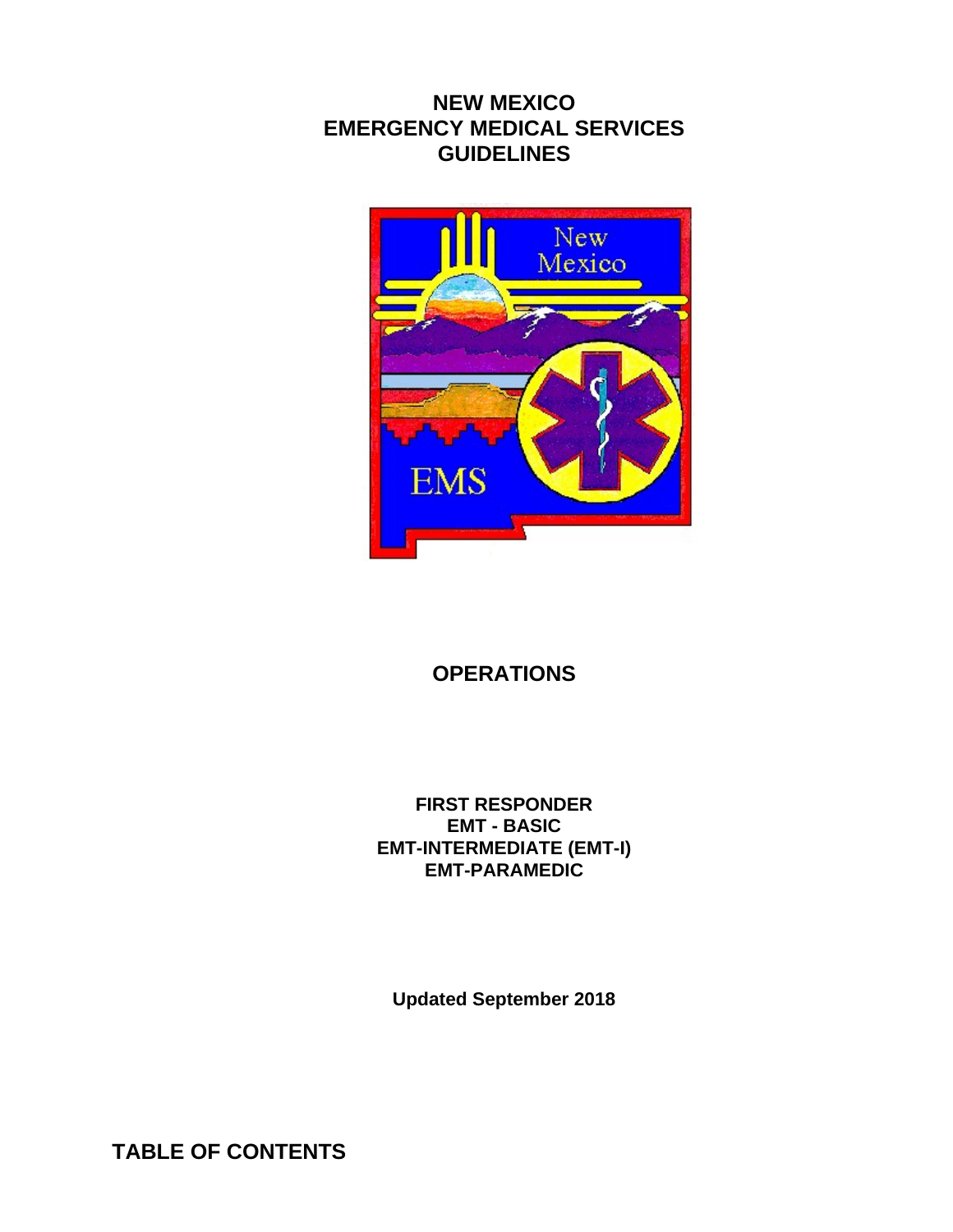# **Contents**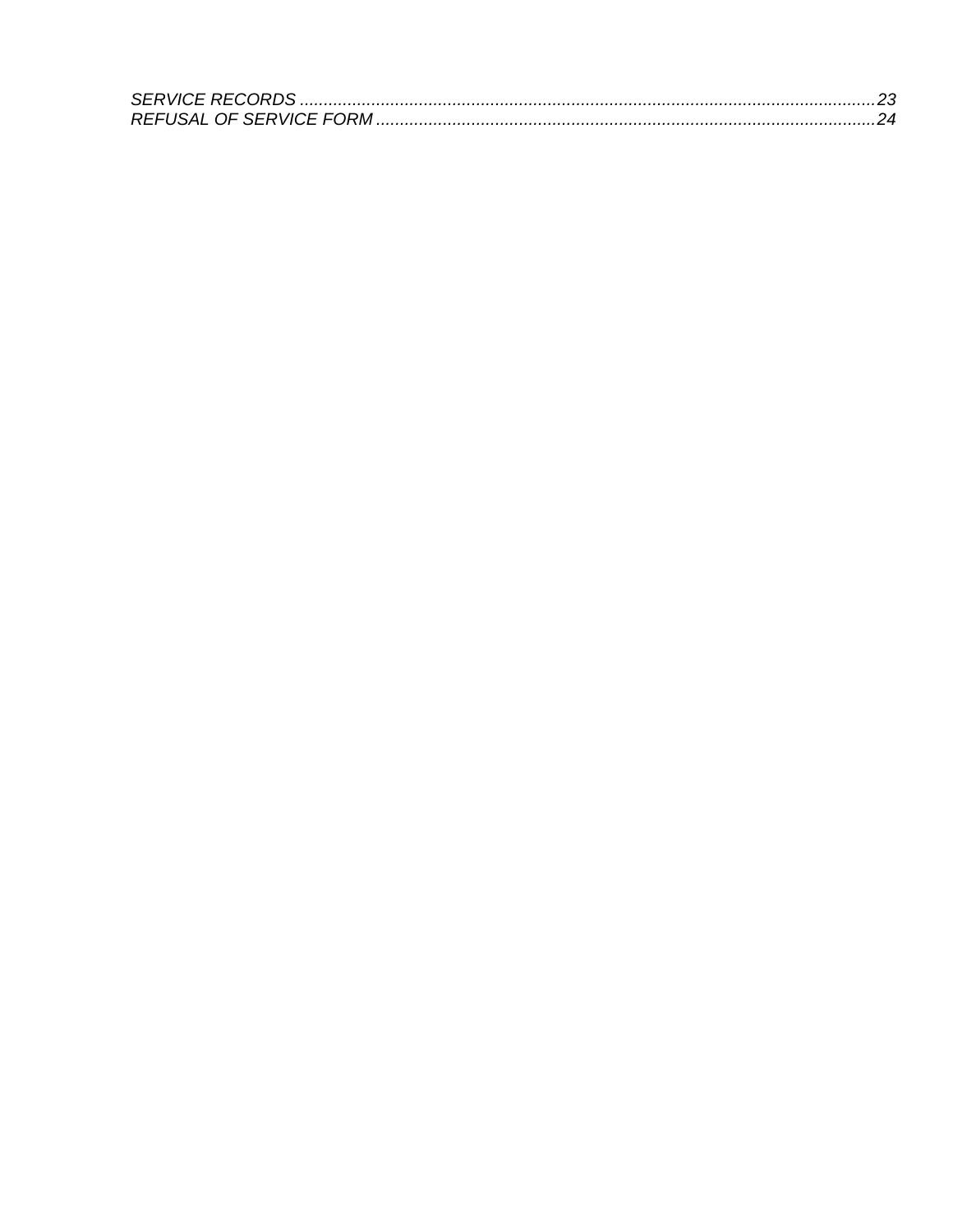# **DUTY TO PROVIDE SERVICE**

- 1. It is unlawful for an ambulance or medical rescue service, or any of its personnel or agents, to refuse to provide service to a person in need of emergency medical treatment or transportation, or to require advance payment prior to rendering such service.
- 2. An ambulance service and its personnel or agents may accept a refusal for treatment or transport from a patient who has been informed of the potential consequences of such a refusal.
- 3. When ambulance transport is requested or determined to be necessary, an ambulance service shall transport a patient requiring medical treatment to the closest appropriate facility capable of providing definitive care and treatment, as determined by the service's medical director through local EMS system protocol.
- 4. The ambulance or medical rescue service should make every attempt to give priority to emergency response calls.
- 5. The ambulance or certified medical rescue service must be available 24 hours a day, 365 days a year or have in place **MUTUAL AID** plans with all appropriate entities that may be implemented anytime the service cannot respond to a call or if a disaster or emergency occurs.
- 6. The ambulance services or certified medical rescue must develop mutual aid plans with all appropriate entities that may be implemented anytime an ambulance service cannot respond to a call or if a disaster or emergency occurs. Mutual aid that may be provided includes:
	- a. in an emergency or disaster situation when requested by state or local authorities;
	- b. when requested by another EMS service, an EMT, or healthcare facility during an emergency in accordance with established mutual aid agreements;
	- c. when requested by a law enforcement agency or officer; or
	- d. when requested by an official of a political subdivision of the state.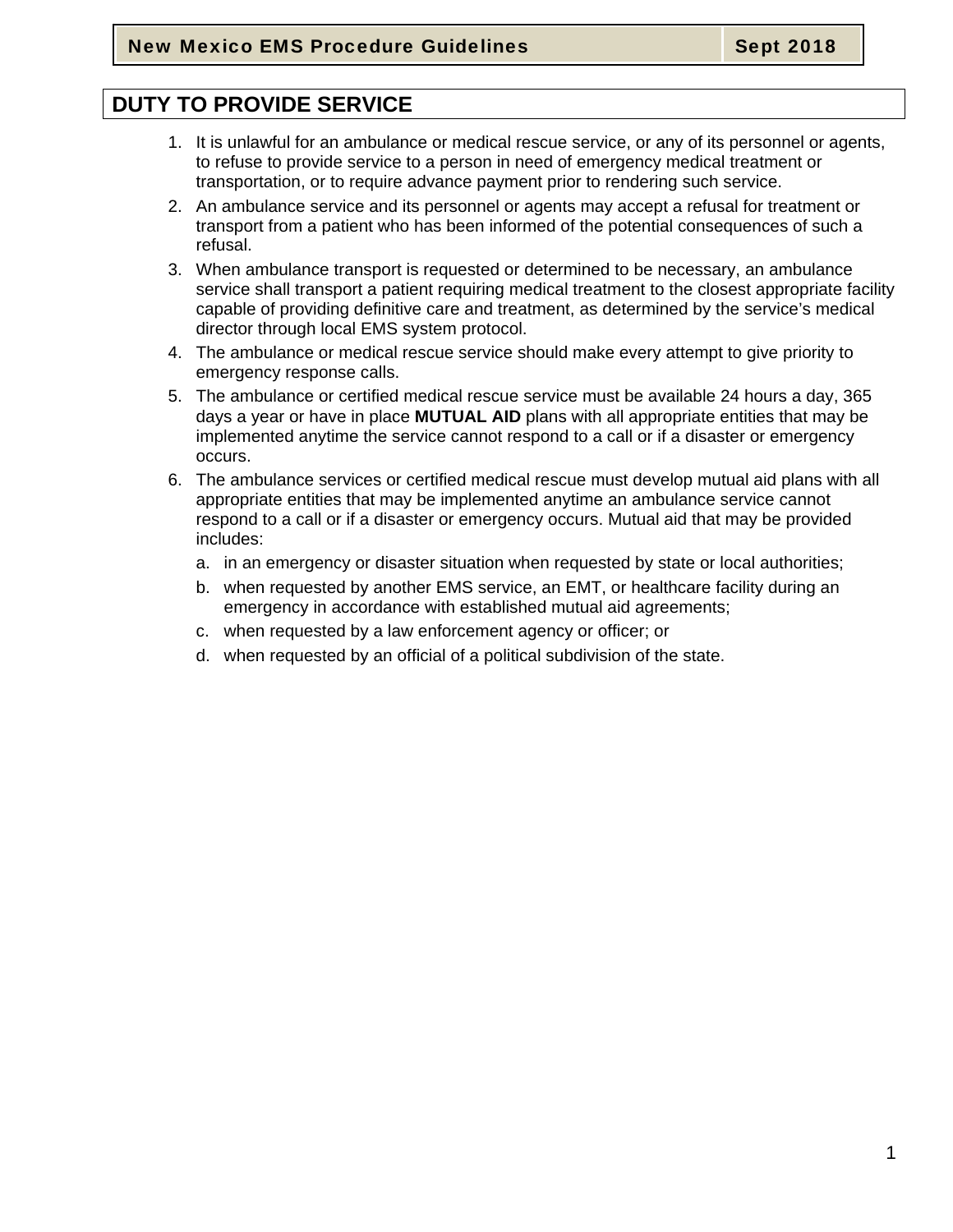## **EMERGENCY MEDICAL DISPATCH (EMD)**

#### **EMERGENCY MEDICAL DISPATCHING**

- 1. Emergency Medical dispatching includes the reception, evaluation, processing, provision of pre arrival instructions, management of requests for emergency medical assistance, and participation in ongoing evaluation and improvement of the emergency medical dispatch process. This process includes identifying the nature of the request, prioritizing the severity of the request, dispatching the necessary resources, providing medical aid and safety instructions to the callers and coordinating the responding resources as needed by does not include call routing.
- 2. The agency providing Emergency Medical Dispatch is required to be certified by the State of New Mexico and have a Bureau approved Emergency Medical Dispatch Priority Reference System (EMDPRS) used by State licensed Emergency Medical Dispatchers.
- 3. The agency must have an "EMD Medical Director" who is responsible for the management and accountability for the medical care aspects of an emergency medical dispatch agency including:
	- a. responsibility for the medical decision and care advice rendered by the emergency medical dispatcher and emergency medical dispatch agency;
	- b. approval and medical control of the operational emergency medical dispatch priority reference system (EMD-PRS);
	- c. evaluation of the medical care and pre-arrival instructions rendered by the EMD personnel;
	- d. direct participation in the EMD system evaluation and continuous quality improvement process; and, the medical oversight of the training of the EMD personnel.
- 4. All dispatchers providing Emergency Medical Dispatch (EMD) must be currently licensed by the State of New Mexico as an Emergency Medical Dispatcher.
- 5. All EMDPRS protocols used by emergency medical dispatch agencies must be approved by the Bureau and should be used on every request for medical assistance.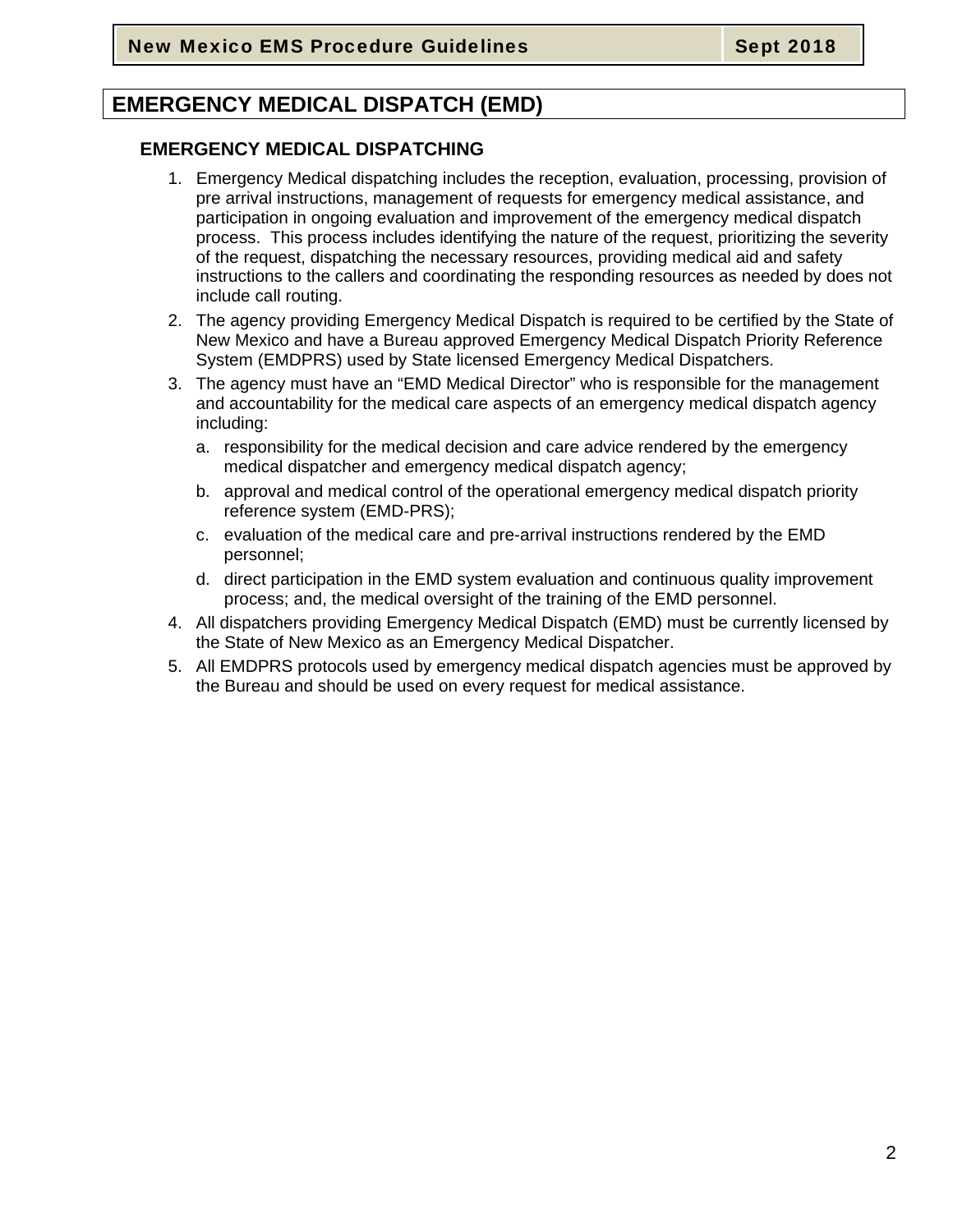## **RESPONSE**

## **STAFFING REQUIREMENTS**

- 1. Under normal circumstances, when a request is made for emergency ambulance service, a minimum of one transport capable emergency vehicle will respond to the scene of the emergency. The emergency vehicle must be fully equipped to respond and have all designated equipment in compliance with the unit inventory. The unit inventory must be in compliance with the Public Regulation Commission (PRC) Motor Transportation Rules [18.3.14.14 NMAC - Rp, 18.3.14.14 NMAC, 2-13-15] and [18.3.14.15 NMAC - Rp, 18.3.14.15 NMAC, 2-13-15].
- 2. The driver of the emergency vehicle must be a "qualified driver" as defined by the PRC, unless unusual circumstances exist.
- 3. If the responding Agency is regulated by the PRC, a minimum of 2 licensed EMTs must respond and be present at the scene of all emergency calls, although they do not have to respond in the emergency vehicle. If the Agency is certified as a Medical Rescue, a minimum of one New Mexico licensed EMS provider must be present at the scene of an emergency. For transport of a patient, a minimum of one licensed New Mexico-licensed EMS provider must be present in the patient compartment of the medical rescue vehicle at all times while the compartment is occupied by a patient.
- 4. Healthcare personnel not licensed as an EMS provider may accompany and monitor a patient in the patient compartment of emergency vehicle, provided that at least one appropriate New Mexico licensed EMS provider is also present in the patient compartment, subject to the policies of the EMS agency. This does not apply to prearranged transfers of a stable patient or in unusual situations that result in an insufficient number of EMTs available for response.
- 5. If the incident involves multiple patients, a supervisor or his/her designee will determine how many emergency vehicles will respond initially. No more than two severely injured patients may be transported in one emergency vehicle, except in catastrophic events.
- 6. When an emergency vehicle responds for assistance to the public, and transportation to a medical facility is not required, a qualified driver and at least one EMT, or in the case of a Medical Rescue response, a licensed EMS provider, must respond in the vehicle.
- 7. When an emergency vehicle responds to stand-by for a planned hazardous event (sporting events, automobile races, etc.), a qualified driver and at least one EMT or in the case of a Medical Rescue response, a licensed EMS provider, must respond in the vehicle.
- 8. When an emergency vehicle responds for mutual aid by another agency, a qualified driver and at least one EMT, or in the case of a Medical Rescue response, a licensed EMS provider, must respond in the vehicle.

### **EMERGENCY RESPONSE PROCEDURE**

- 1. The responding emergency vehicle operator must follow all state laws and local policies regarding the use of emergency lights, siren, speed, direction of travel, etc.
- 2. Emergency response must be either with no lights and siren (code 1) or lights and siren (code 3). During a Code 1 response, all traffic laws must be followed. During a code 3 response, emergency lights and siren must be used at all times during response. The siren should be turned off one block away from the scene unless traffic prohibits the unit from arriving at the scene. When approaching an intersection, the "pitch" of the siren should be changed or an air horn should be sounded.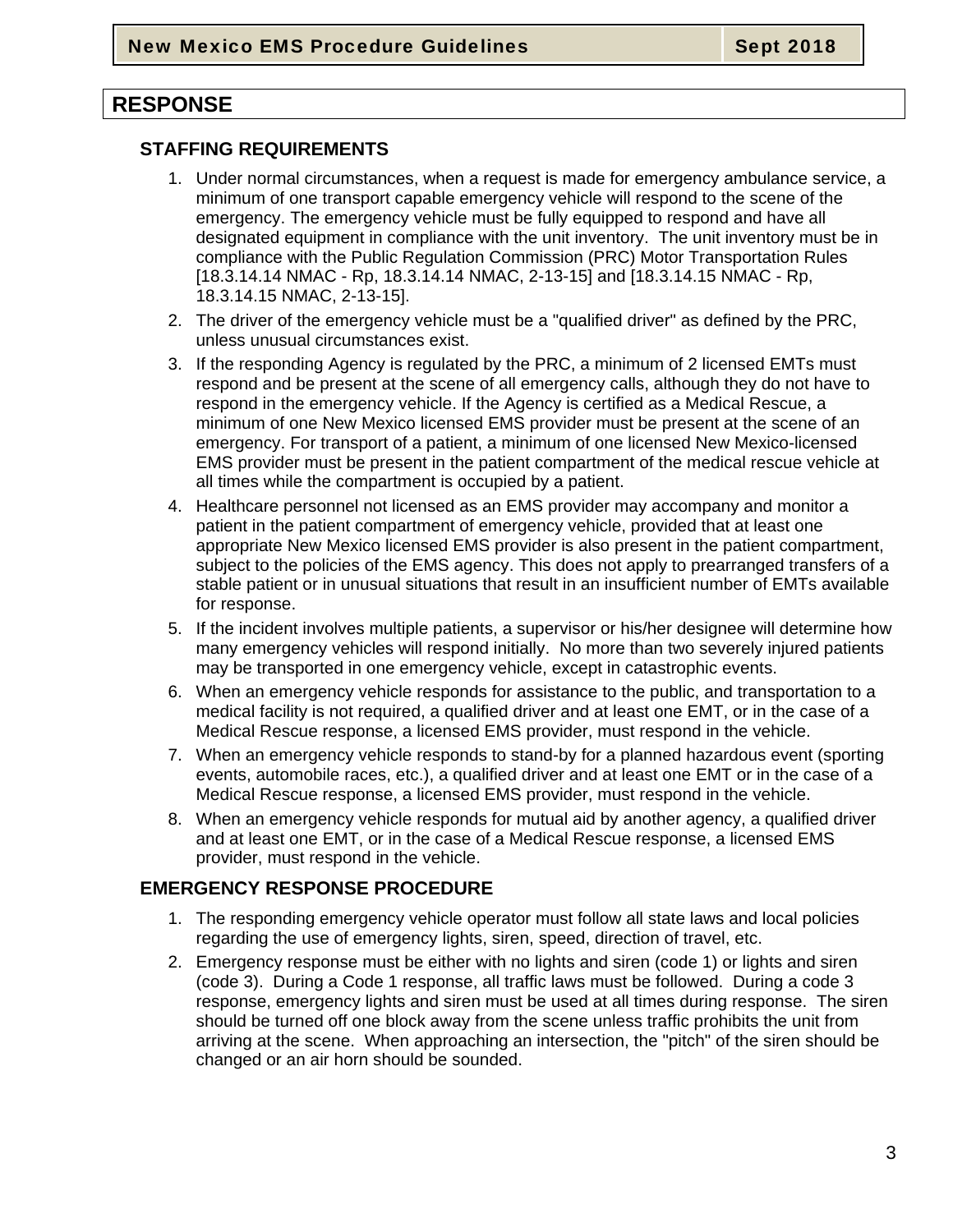## (Continued next page)

## **EMERGENCY RESPONSE PROCEDURE (Cont.)**

- 3. New Mexico State law, regarding emergency vehicles, states the driver of the emergency vehicle may:
	- a. Park or stand, irrespective of the provisions of the State of New Mexico Motor Vehicle Code. [66-1-1 NMSA 1978];
	- b. Proceed past a red or stop signal or stop sign, but only after slowing down as necessary for safe operation.
	- c. Exceed the maximum speed limits as long as the driver does not endanger life or property.
	- d. Disregard regulations governing direction of movement or turning in specified directions.
- 4. The exemptions granted to an authorized emergency vehicle apply only when the driver of the vehicle, while in motion, sounds an audible signal by bell, siren or exhaust whistle as reasonably necessary and when the vehicle is equipped with at least one lighted lamp displaying a red light visible under normal atmospheric conditions from a distance of five hundred feet to the front of the vehicle, except that an authorized emergency vehicle operated as a police vehicle need not be equipped with or display a red light visible from in front of the vehicle.
- 5. This section does not relieve the driver of an authorized emergency vehicle from the duty to drive with due regard for the safety of all persons, nor does it protect the driver from the consequences of his reckless disregard for the safety of others. If conditions become too hazardous (i.e. heavy rain, ice, fog, dust or smoke) response should be discontinued until conditions improve enough for safe response.
- 6. If it becomes necessary for one emergency vehicle to pass another during an emergency response, the emergency vehicle in the rear must notify the emergency vehicle in the front and advise them what side they will be passing on. If contact cannot be made (i.e. multiagency response) **EXTREAME** caution must be exercised if it becomes necessary to pass.

#### *SEAT BELTS*

All drivers and passengers, both front and rear, must wear seat belts or restraining devices at all times while the vehicle is being operated.

#### *PASSING SCHOOL BUSES*

The emergency vehicle **MAY NOT** proceed past a school bus that has warning equipment activated unless the school bus driver signals that it is safe to pass. The emergency vehicle may then proceed past the bus at a safe speed using **EXTREME** caution.

#### *SCHOOL ZONES*

The emergency vehicle must observe and adhere to all posted school zone restrictions including speed, crosswalks, etc. This includes both emergency and non-emergency responses.

### **ENCOUNTERING AN INCIDENT DURING RESPONSE**

1. If the responding emergency vehicle comes upon another emergency incident during response to an emergency call, the ambulance must stop at the incident, and notify dispatch of needed resources. The first call for emergency service must take priority, so every attempt must be made to administer emergency care to the first caller in a timely manner.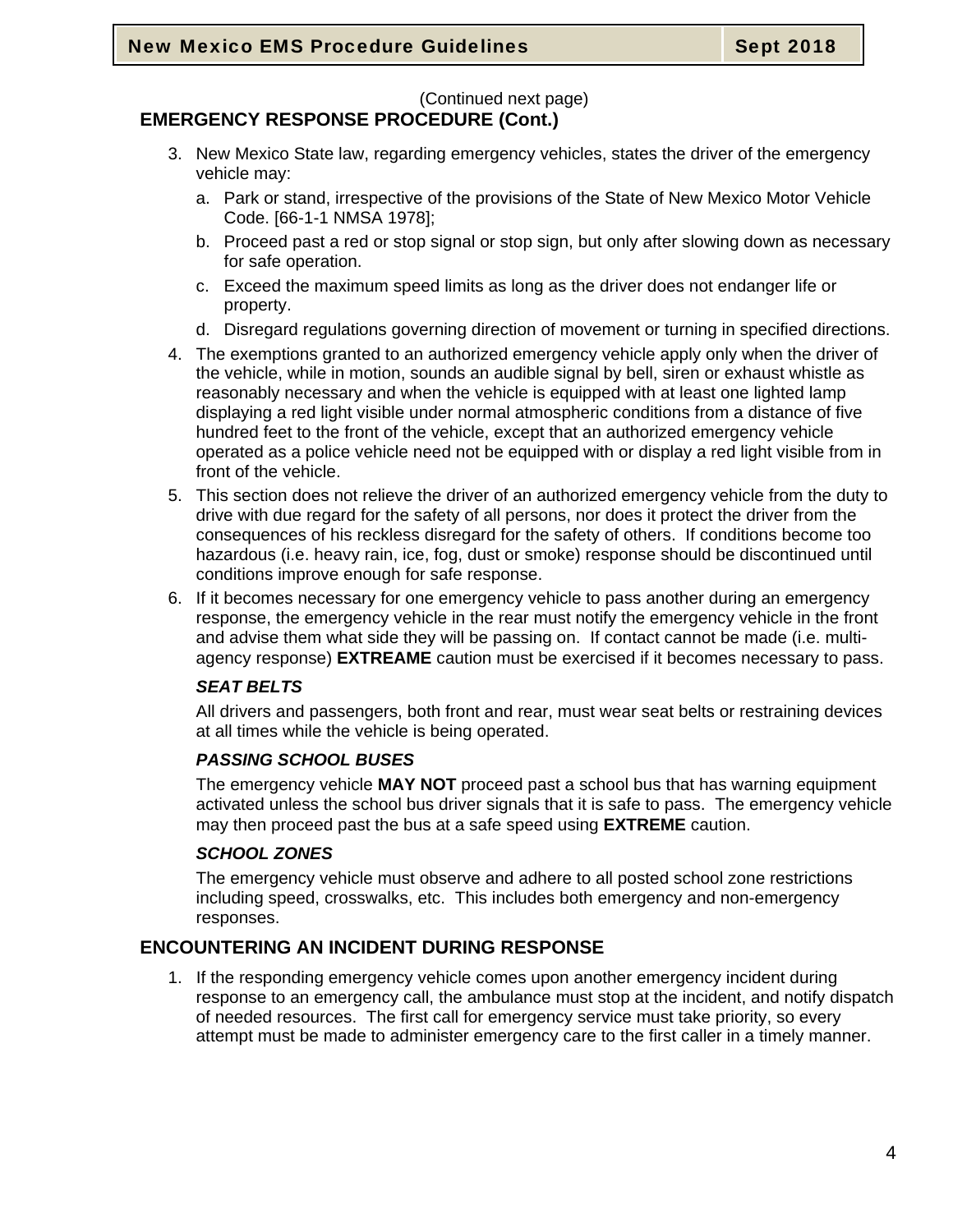## **SCENE**

### **EMERGENCY VEHICLE PLACEMENT**

- 1. Upon approaching the scene, a decision must be made regarding the safest and most convenient place to park the emergency vehicle. The emergency vehicle must be parked for maximum visibility. Protection of the EMS personnel, and the patient(s), must also be considered.
- 2. If it becomes necessary to reposition the emergency vehicle, the driver must ensure that all passengers in the vehicle are seated until the ambulance comes to a complete stop. If backing the vehicle is necessary, a "backer" must be used. The backer must be out of the vehicle and not on the vehicle while it is being positioned.

### **SCENE SAFETY**

- 1. All emergency scenes have inherent dangers. It is the responsibility of all EMS personnel to constantly be aware of their surroundings, and ensure that the scene is as safe as possible at all times. If at any time safety becomes questionable, personnel must leave the unsafe environment, re-evaluate the situation, and request additional resources if necessary.
- 2. The emergency vehicle driver will be responsible for scene safety and the safety of other EMS personnel until an incident commander arrives.
- 3. All personnel must wear reflective clothing or vests when working in traffic.

### **INCIDENT COMMAND**

The Incident Command System will be applied to scenes involving multiple patients (i.e. industrial or motor vehicle accidents), and the following guidelines must be followed.

- 1. The driver of the first arriving emergency vehicle should assume "Incident Command" until command is transferred.
- 2. The Incident Commander should do the following:
	- a. Identify and assess scene safety.
	- b. Give an initial size-up report.
	- c. Perform a 360-degree walk around of the scene to determine additional resource needs (i.e. police, extrication, or additional EMS response). Contact additional resources as needed.
	- d. Assure that patients' conditions are assessed and coordinate the prioritization of patient care.
	- e. Establish a "Command Name" (i.e. Buck Mountain Command).
	- f. Establish a "Command Post".
	- g. Give updates and reports to on scene personnel.
	- h. Establish a Medical Sector Officer to be in charge of patient triage, treatment and transport.
	- i. Establish a Level II staging area.
	- j. Add to the Command Staff or expand the Incident Command System as needed to manage the incident.
	- k. When transferring command, brief the new Incident Commander on the situation and progress.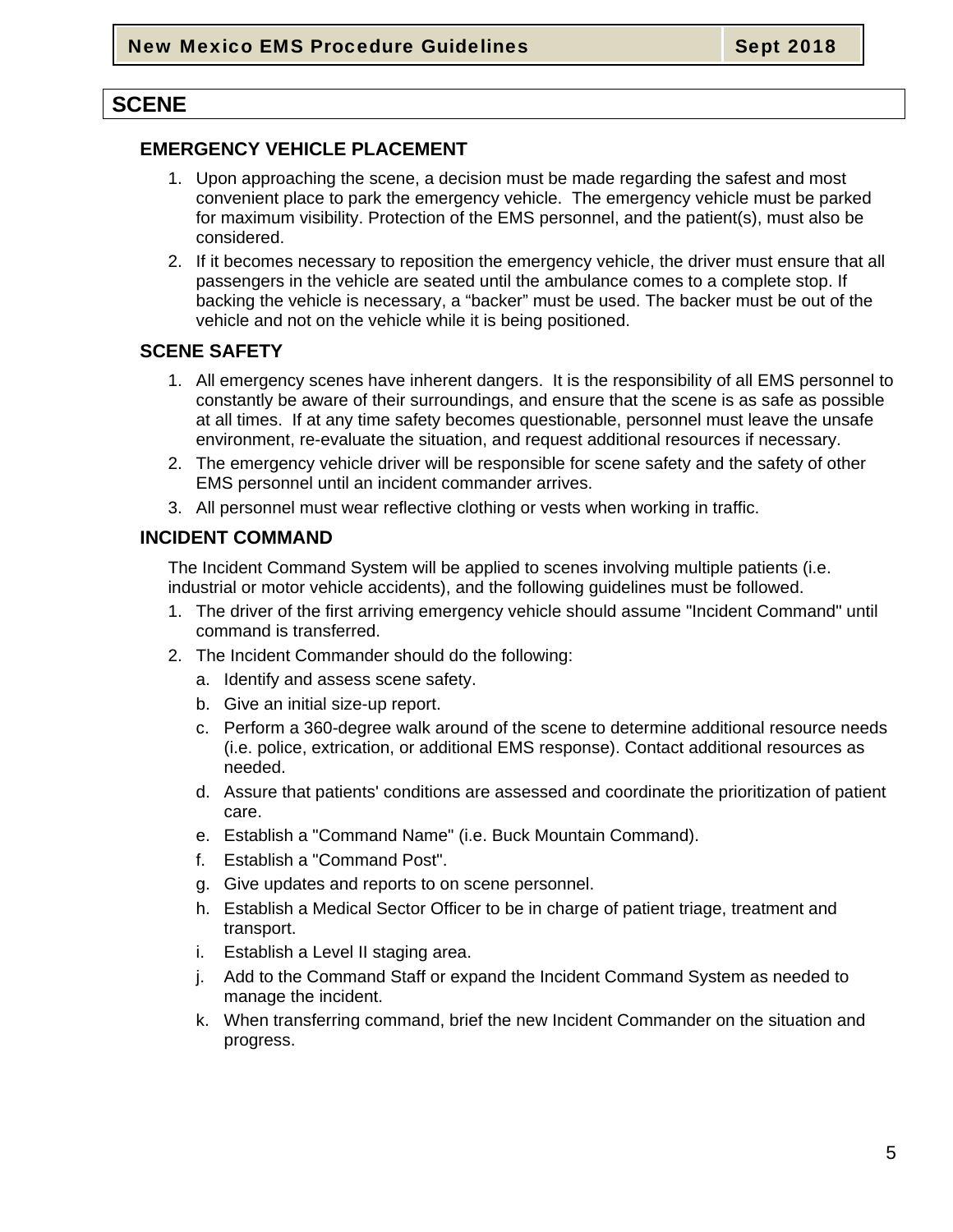## **MULTIPLE-CASUALTY MANAGEMENT AND START TRIAGE**

- 1. A Major Medical Incident (MMI) is defined as an incident involving more than three patients. Any time patient numbers exceed current resources, consider declaring a MMI. Triage is a process of selecting the priority of patient treatment and transport based on extent of injuries. START (Simple Triage And Rapid Treatment) is a system that quickly distinguishes between critically ill victims and the less severely injured. The goal of `the resources required to save life and limb.
- 2. Major Medical scenes will be classed in two ways:
	- a. Multi-Patient Incident (MPI)
		- i. Up to 25 patients
	- b. Mass Casualty Incident (MCI)
		- i. Over 25 patients
- 3. When multiple patients are encountered, receiving hospital emergency rooms must be notified as soon as possible to give them adequate time to prepare for patients.
- 4. Multi-Patient Incident (MPI) Guidelines
	- a. Triage function and/or sector assignments
	- b. Notify receiving hospitals
	- c. Consider or establish a treatment area
	- d. Consider additional resources
	- e. Order additional ambulances early
	- f. Complete EMS Tactical Benchmarks
- 5. Mass Casualty Incident (MCI)
	- a. Triage function and sector assignments
	- b. Assign a Transport Officer/Ambulance Coordinator
	- c. Notify receiving hospitals
	- d. Establish multiple treatment areas
	- e. Activate Emergency Operations Center (EOC)
	- f. Request additional resources
	- g. Establish a Medical Supply Sector
	- h. Complete EMS Tactical Benchmarks
- 6. Tactical Benchmarks
	- a. Triage Report Completion
	- b. Declaration of "All Immediates Transported"
- 7. Medical treatments rendered when performing START triage:
	- a. Open an airway or insert an OPA
	- b. Attempt to stop any visible bleeding
	- c. Elevate the extremities for shock
- 8. Patients must be placed in triage categories:
	- a. IMMEDIATE (Red) Priority #1 is assigned to those patients whose RPM (Respiration, Pulse, Mental Status) is altered.
	- b. DELAYED (Yellow) Priority #2 is assigned to those patients who are unable to follow instructions to evacuate the scene, but whose RPM is intact. It also includes patients who have a significant mechanism of injury (MOI), but whose RPM is intact.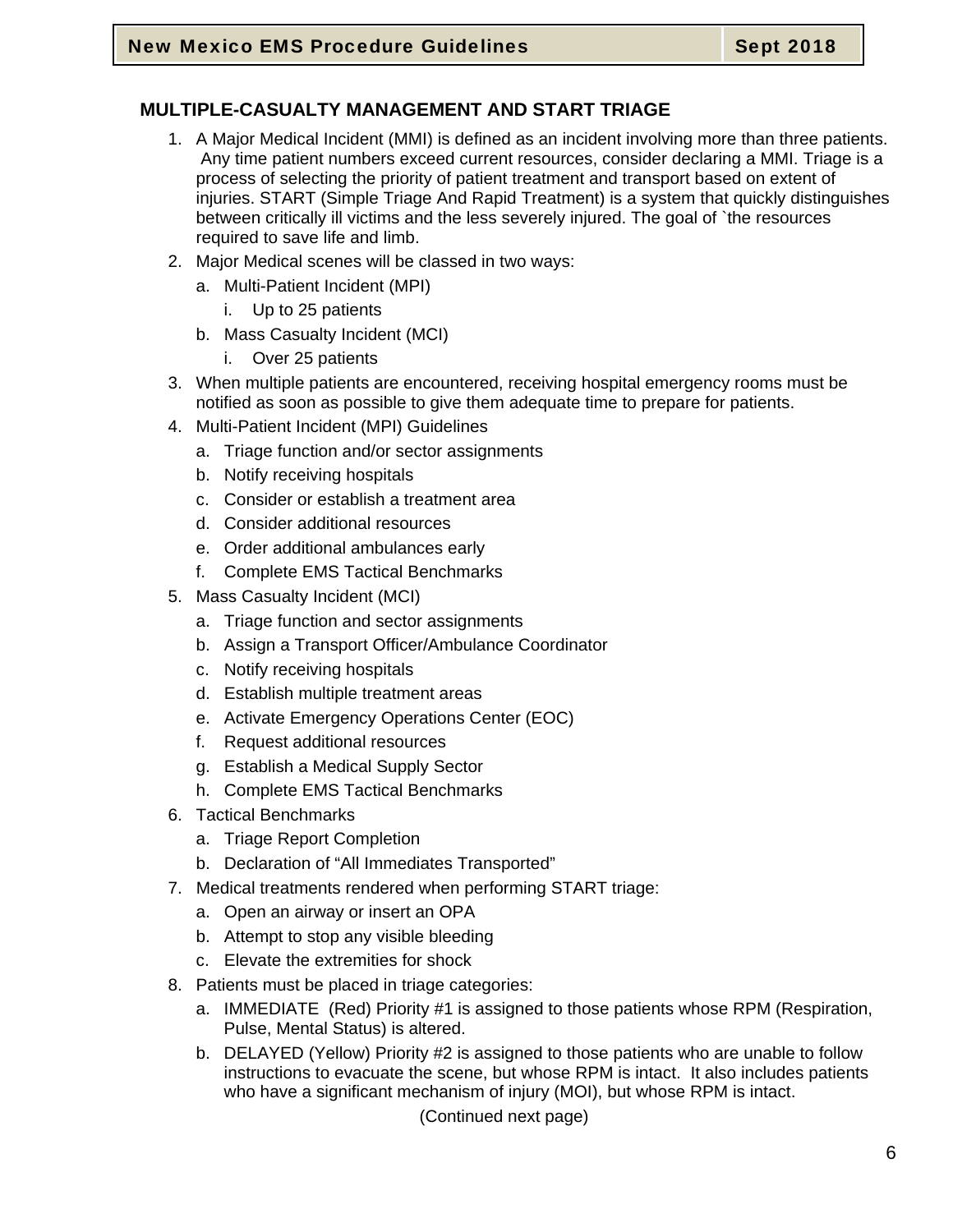## **MULTIPLE-CASUALTY MANAGEMENT AND START TRIAGE (Cont.)**

- c. MINOR (Green) Priority #3 is assigned to those patients who were able to evacuate the scene at the instruction of EMS personnel. These are the "walking wounded" and should be tagged later. (Note: The term "minor" patients should not be confused with "pediatric" patients)
- d. DEAD/DYING (Black) Priority #4 is assigned to those patients who cannot breathe after the airway is opened and are mortally wounded. These patients will probably die despite the best resuscitation efforts.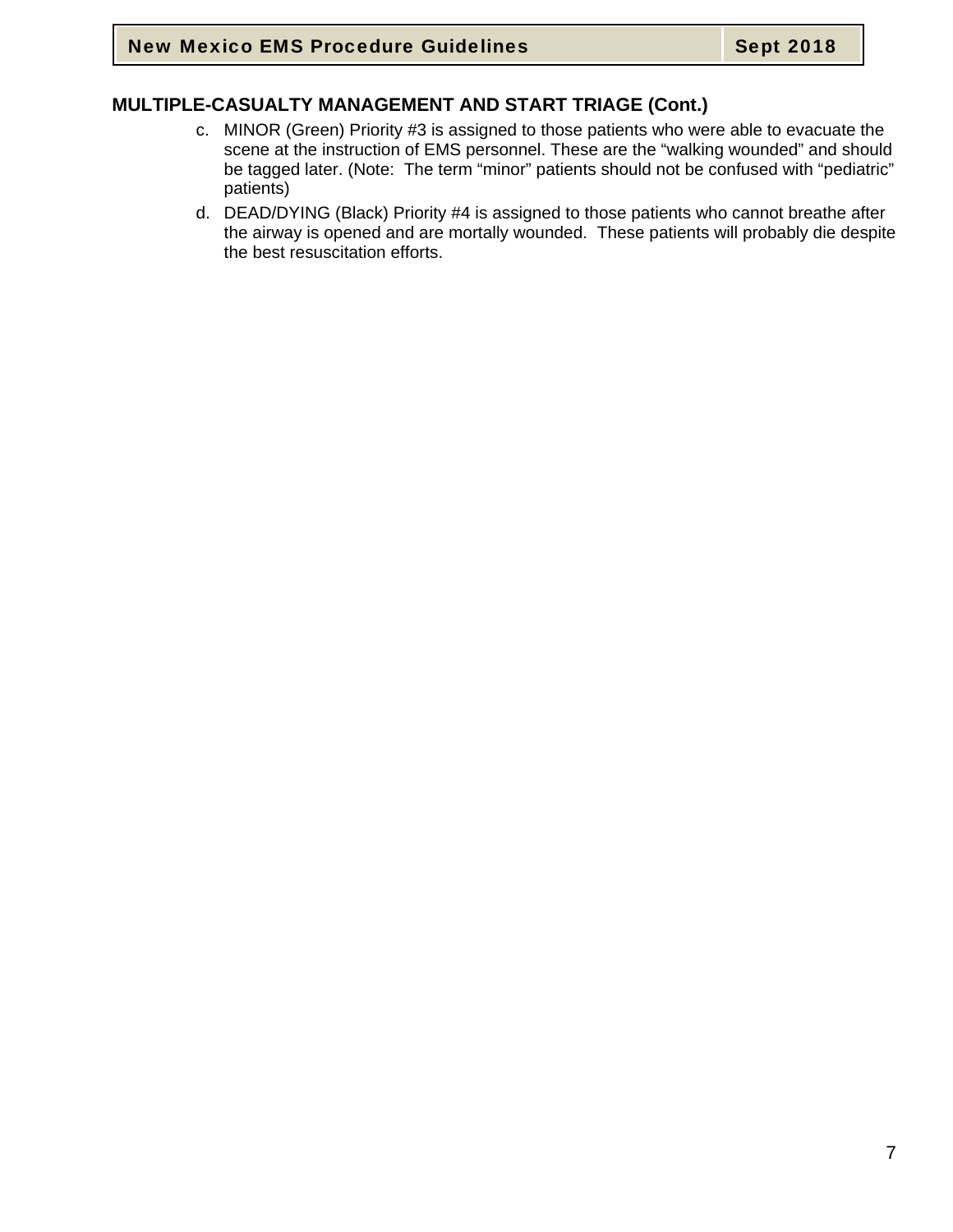# **PATIENT CARE**

#### **PRIMARY CARE PROVIDER**

1. The licensed healthcare professional most medically qualified, specific to the provision of rendering emergency care, will be in charge of patient care. In the case of an incident involving multiple patients, this person may be assigned to triage until adequate resources arrive.

### **CONFLICTING ORDERS FROM DOCTOR ON SCENE**

- 1. Control of a medical emergency scene will be the responsibility of the credentialed individual in attendance who is most appropriately trained and knowledgeable in providing pre-hospital emergency stabilization and transport.
- 2. The EMS personnel are responsible for the management of the patient under direct or indirect supervision of the service Medical Director and/or the on-line medical control physician.
- 3. When the patient's physician is present and assumes responsibility for the patient's care, EMS personnel must defer to the orders of the patient's physician if those orders do not conflict with service protocols. All treatment rendered based on orders from the patient's physician, must be in accordance with the EMS personnel's scope of practice and must be documented on the EMS run report.
- 4. When the medical orders of the patient's physician differ from service protocols, an on-line physician in the ED must be contacted to discuss treatment with patient's physician. If the patient's physician and the on-line physician are unable to agree on treatment, the patient's physician must either continue to provide direct patient care and accompany the patient to the hospital or defer all remaining care to the on-line physician.
- 5. The pre-hospital provider's responsibility reverts back to the system's Medical Director or on-line medical direction any time the private physician is no longer in attendance.
- 6. When at the scene of an emergency, a physician who is positively identified by a New Mexico medical license and New Mexico driver's license, or recognition of the physician by the receiving hospital, may:
	- a. Assist the EMTs and offer suggestions, but let the EMTs remain under service protocols; or
	- b. Request to speak to the receiving hospital physician and directly offer medical advise and assistance; or
	- c. Assume total responsibility for the patient and care given by the EMTs, physically accompany the patient to the receiving hospital, and document all instructions and treatment given.
- 7. In the event of a mass casualty incident or disaster, patient care needs may require an intervening physician to remain at the scene rather than accompany the patient to the hospital.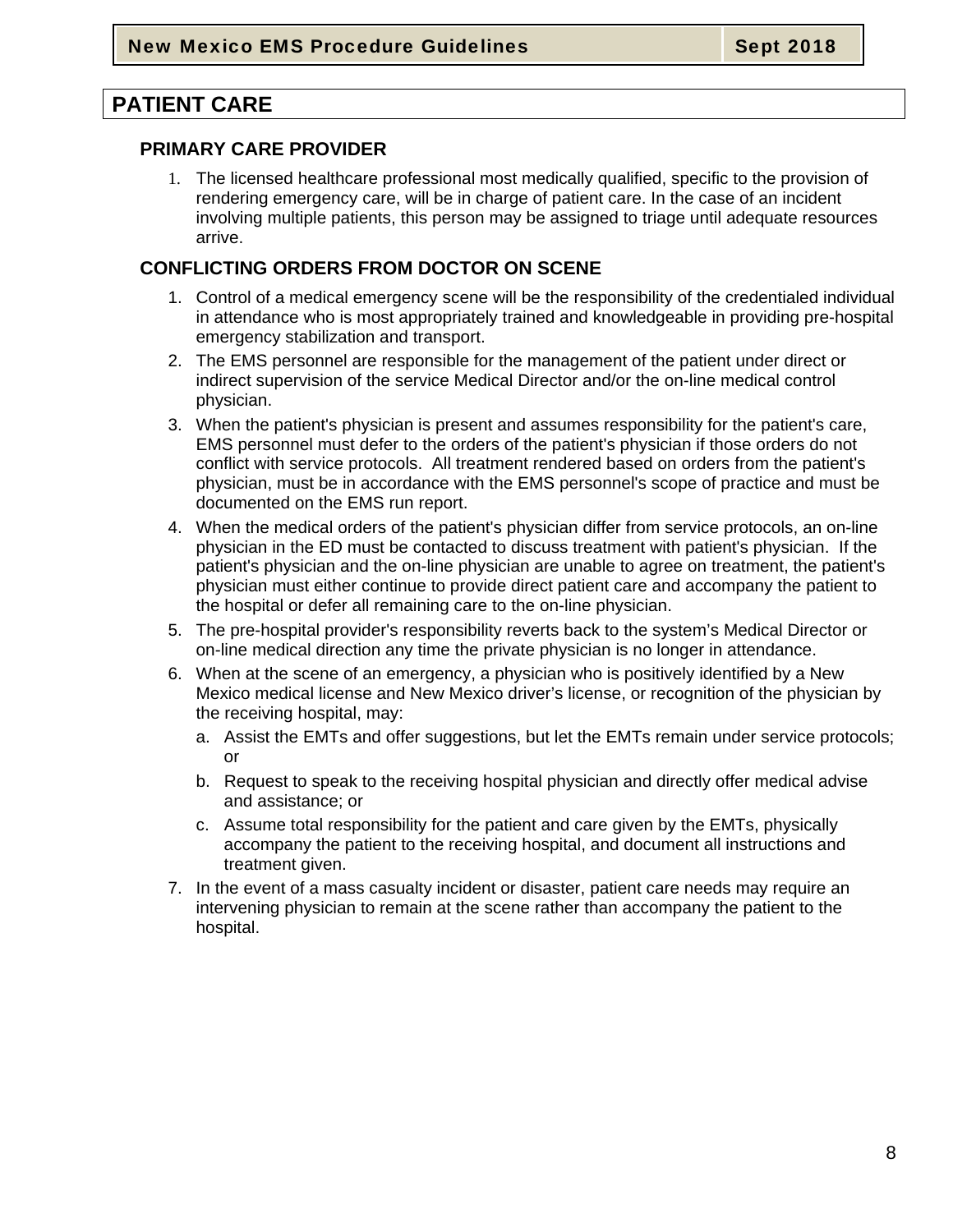## **DEPARTING THE SCENE**

- 1. Prior to moving the emergency vehicle after arriving at the scene, the driver of the vehicle must make sure that everyone still on board is aware the vehicle is being moved and if backing the unit, a "backer" must be used. The backer must be out of the vehicle and not on the vehicle while it is being positioned.
- 2. Before leaving the scene, the driver must ensure that all passengers are secured by restraining devices.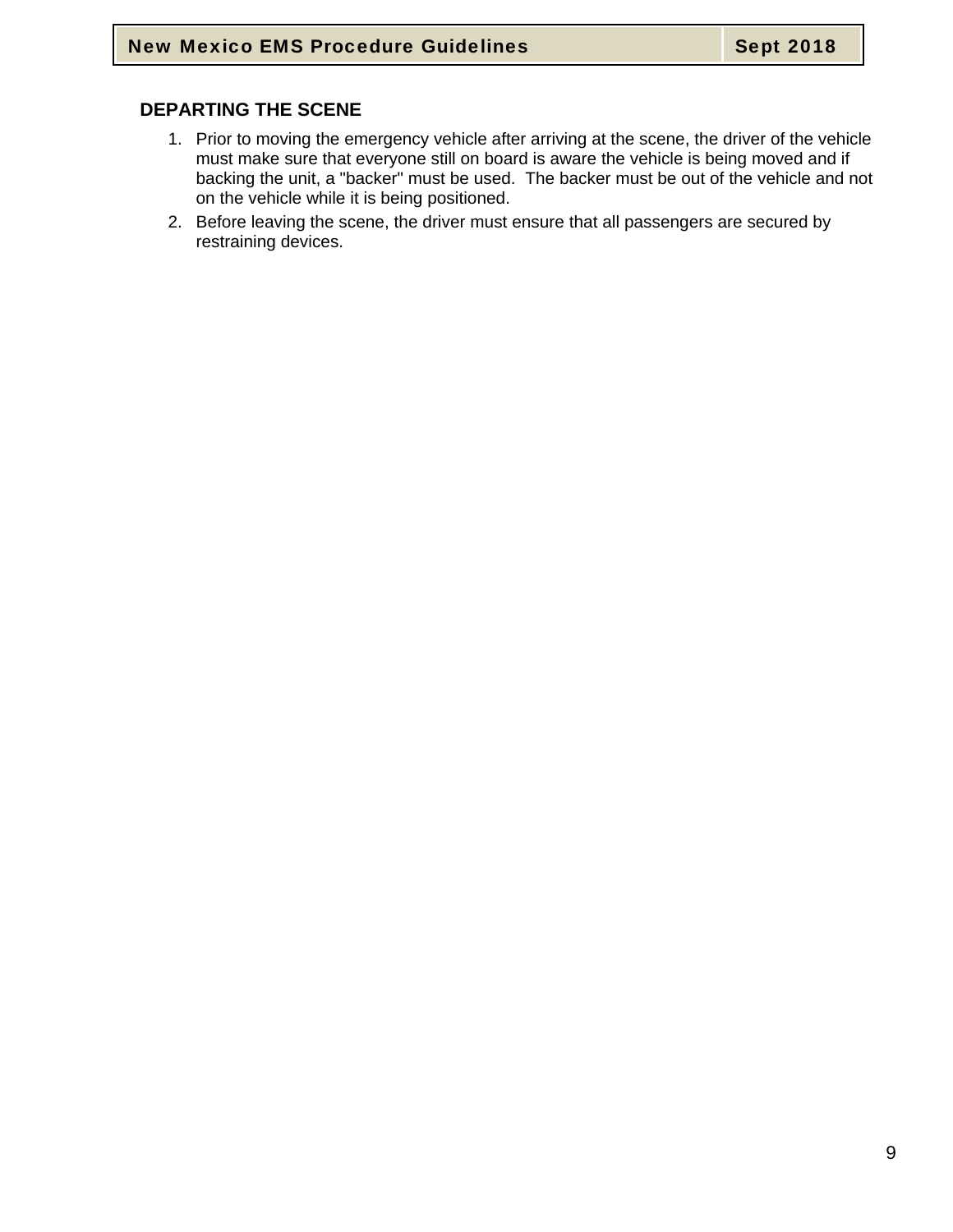## **TRANSPORT**

## **PATIENT CARE ENROUTE**

- 1. If the responding Agency is regulated by the PRC, at least one EMT, at the appropriate level, must accompany the patient in the patient compartment at all times during transport. If the Agency is certified as a Medical Rescue, a minimum of one licensed New Mexico EMS provider must be present in the patient compartment of the medical rescue vehicle at all times while the compartment is occupied by a patient. If two critical patients are being transported, at least two appropriate EMS providers must be in the patient compartment. Exceptions to this policy would include transports with a member of a neonatal intensive care team attending a patient in a self-contained newborn intensive care isolette, and catastrophic events.
- 2. All patients must be secured with restraining devices at all times during transport.
- 3. If infants are being transported, infant seats must be used, unless CPR is being performed, or some other device properly immobilizes the patient and the device is secured to the gurney or bench seat.
- 4. Family members may be allowed to accompany the patient to the hospital if it will benefit the patient. An example would be a mother who is accompanying her child in an attempt to keep the child calm. If the patient is unconscious or critical, family members will not be allowed to accompany the patient to the hospital.
- 5. If family members are riding with the patient, they should ride in the front and secured by a seatbelt. If they are riding with the patient in the back (non-critical patients), they must be properly seated and secured by a restraining device.

## **SELECTION OF MEDICAL FACILITY**

- 1. All unstable patients must be transported to the nearest appropriate medical facility that can provide immediate care for the patient. After evaluation in a medical facility, if it is determined a that a transfer is medically necessary, the patient may be transported to another medical facility.
- 2. If applicable to local policy, bypass and diversion protocols may be utilized.

### **NOTIFICATION TO MEDICAL FACILITY**

1. The emergency department must be notified as soon as possible with a detailed report of patient condition and treatment rendered. This must be accomplished in a timely manner, to allow for trauma activation if necessary, adequate time to prepare a space for the patient and for the emergency department physician to intervene in treatment if necessary.

### **ENCOUNTERING ANOTHER INCIDENT WHILE TRANSPORTING A PATIENT**

- 1. If EMS personnel encounter another incident while transporting a patient to the hospital, the crew must consider if it would be appropriate to stop and evaluate the incident.
	- a. If a critical patient is being transported, the EMTs first responsibility lies with the transport patient. If EMS personnel are transporting code 3, the crew must notify dispatch of the second incident and continue transport to the medical facility.
	- b. If a non-critical patient is being transported, EMS personnel must stop, evaluate the scene and remain at the scene if necessary to conduct triage, evaluate for additional resources, and treat life threats. One appropriate EMS provider must remain with the patient at all times.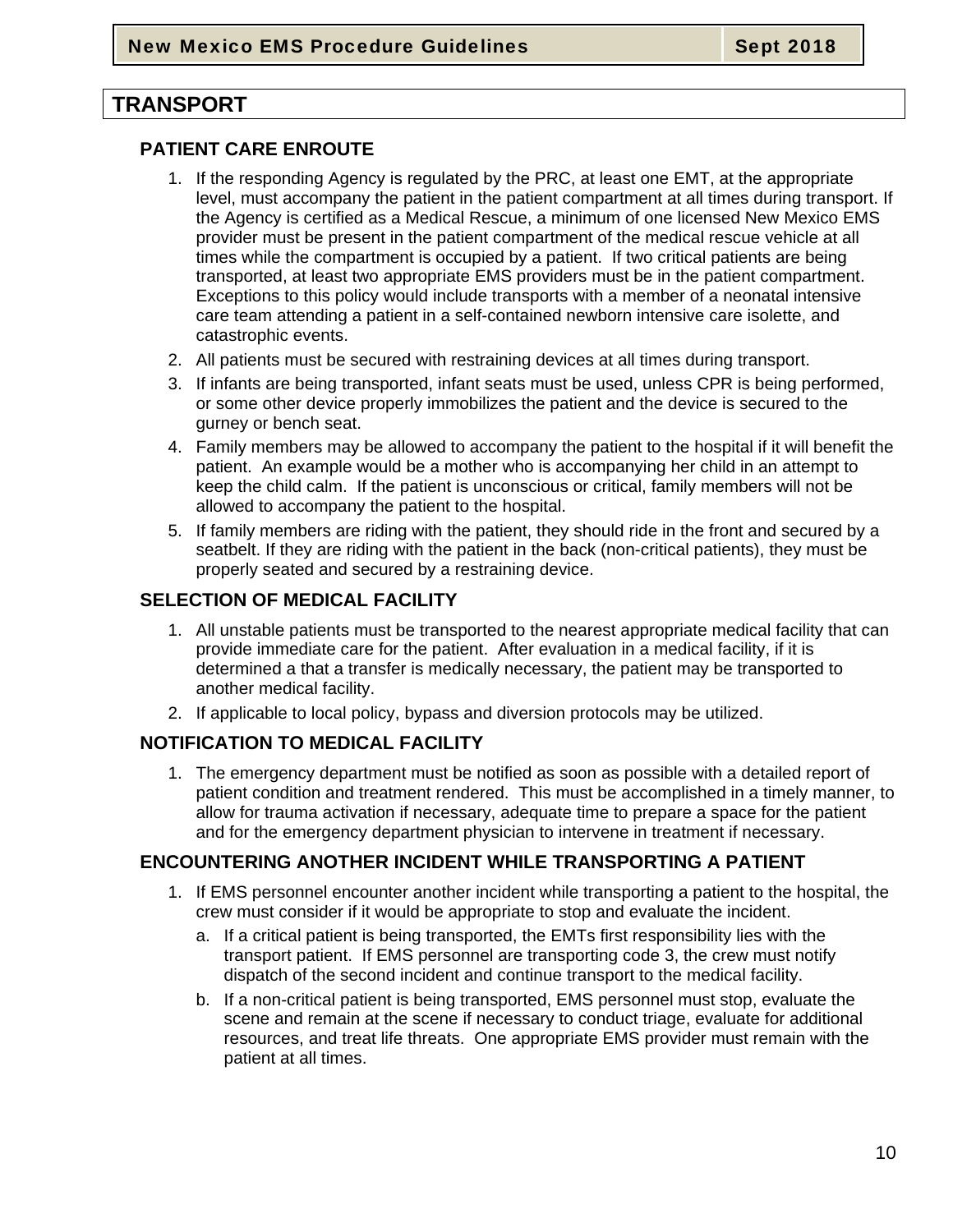## **HOSPITAL**

## **TRANSFER OF PATIENT CARE**

- 1. Transporting EMS personnel are responsible for the safe and orderly transfer of patient care to appropriately licensed hospital personnel (ER Technician, EMT, LPN, RN, or physician).
- 2. Transporting EMS personnel must give a written report to licensed hospital personnel at the time of patient transfer or deliver, if available, containing, at a minimum:
	- a. ambulance unit number, EMT name and level of licensure;
	- b. patient age and sex;
	- c. patient's chief complaint;
	- d. a brief history of the present illness, including scene assessment and mechanism of injury;
	- e. major past illnesses;
	- f. patient's mental status;
	- g. patient's baseline vital signs;
	- h. pertinent findings of the physical examination;
	- i. description of emergency medical care that has been provided for the patient, including that provided by any first response units; and
	- j. the patient's response to the emergency medical care received.
- 3. Transporting EMS personnel must deliver a copy of the completed pre-hospital patient care record to the receiving facility emergency department for inclusion in the patient's permanent medical record upon delivery of the patient to the hospital; in the event the unit is dispatched on another call, the patient care record shall be delivered as soon as possible after that call, but not later than the end of a shift or 24 hours after the transportation and treatment of the patient;
- 4. If EMS personnel are requested to remain at the hospital for assistance in patient care, personnel should remain at the hospital until their services are no longer needed. A supervisor or dispatcher must be notified of the situation.
- 5. EMS personnel are responsible for:
	- a. Restocking all supplies.
	- b. Sterilization of non-disposable supplies.
	- c. Checking all equipment for future readiness.
	- d. Maintaining the emergency vehicle in operable condition, ensuring cleanliness, decontamination, and orderliness of equipment and supplies.
	- e. Complete all necessary paperwork.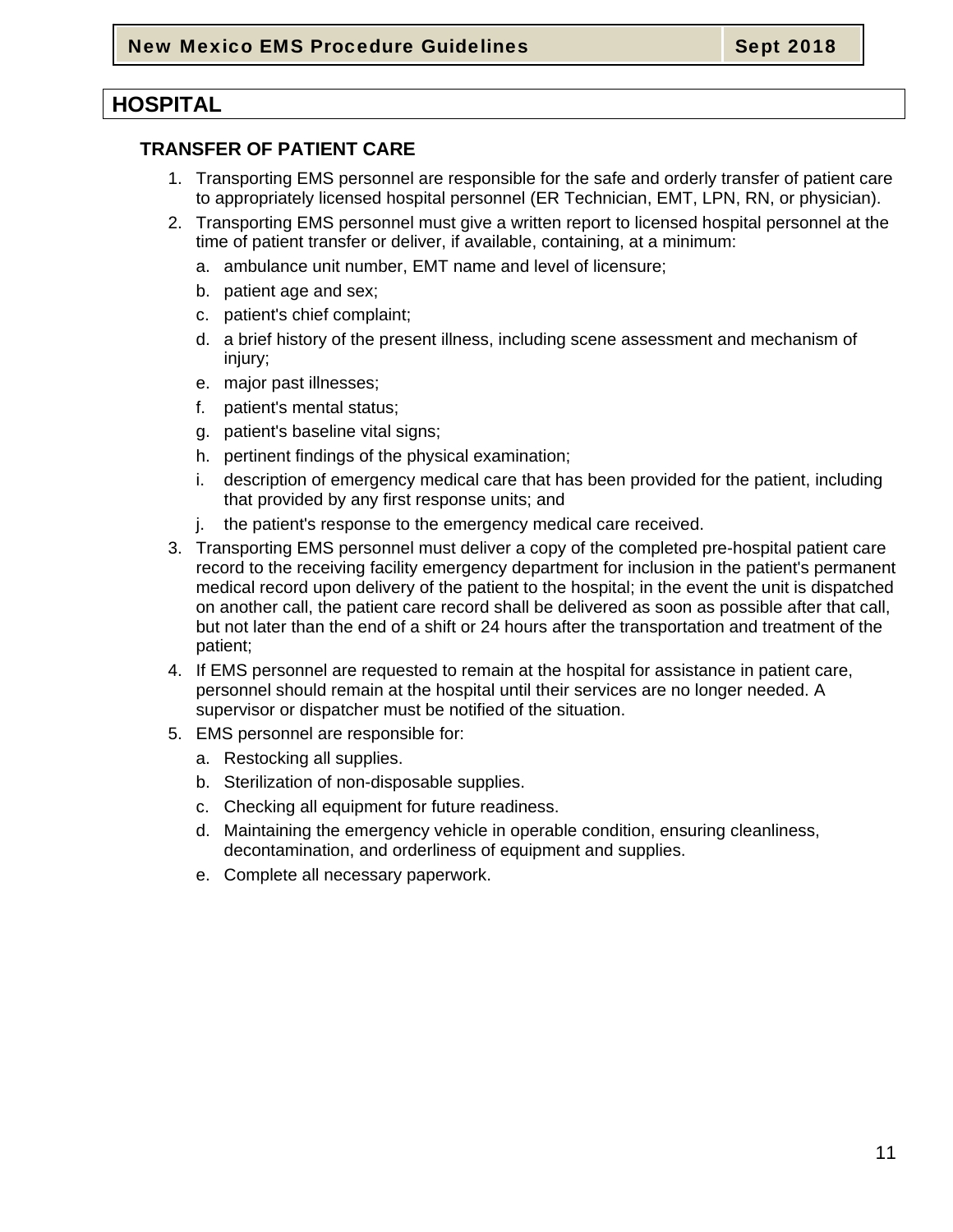# **INFECTION CONTROL**

## **GENERAL INFECTION CONTROL**

- 1. These general infection control procedures have been developed to minimize the risk of patient acquisition of infection from contact with contaminated devices, objects or surfaces and of transmission of an infectious agent from health-care workers to patients. These procedures should also protect health-care workers from the risk of becoming infected. These procedures are designed to prevent transmission of a wide-range of microbiological agents and to provide a wide margin of safety in the varied situations encountered in the health-care environment.
- 2. Because of work environments that provide inherently unpredictable risks of exposures, general infection-control procedures shall be applicable to all work situations. Exposures are unpredictable, therefore protective measures may often be used in situations that do not appear to present risk.

## **INFECTIOUS DISEASE**

- 1. Definition An infection or communicable disease is one that can be transmitted from person-to-person or from an infected animal or the environment to a person.
- 2. Identification A person should be considered infectious if he/she displays any of the following:
	- a. Current history of infection
	- b. Fever
	- c. A rash, open sore, or skin lesions anywhere on the body
	- d. Diarrhea
	- e. Vomiting
	- f. Coughing or sneezing, especially with chest pain
	- g. Draining wounds (pus, blood or other matter oozing, flowing or spurting from open wounds anywhere in the body)
	- h. Profuse sweating
	- i. Abdominal pain
	- j. Headache accompanied by stiffness in the neck
	- k. Signs of jaundice (yellowish discoloration of the skin or in the sclera)

## **EXPOSURE**

- 1. Contact with blood or potentially infectious body fluids through the following methods:
	- a. Needle sticks
	- b. Contact of blood or blood-contaminated body fluids with chapped or non-intact skin, open wounds or mucous membranes
	- c. Saliva in a human bite
	- d. Airborne (TB, etc.)

## **TREATMENT FOR EXPOSURE**

- 1. Immediately wash the affected area with soap or a decontaminating solution.
- 2. Consult proper medical authorities for assessment, counseling and preventive treatment as appropriate.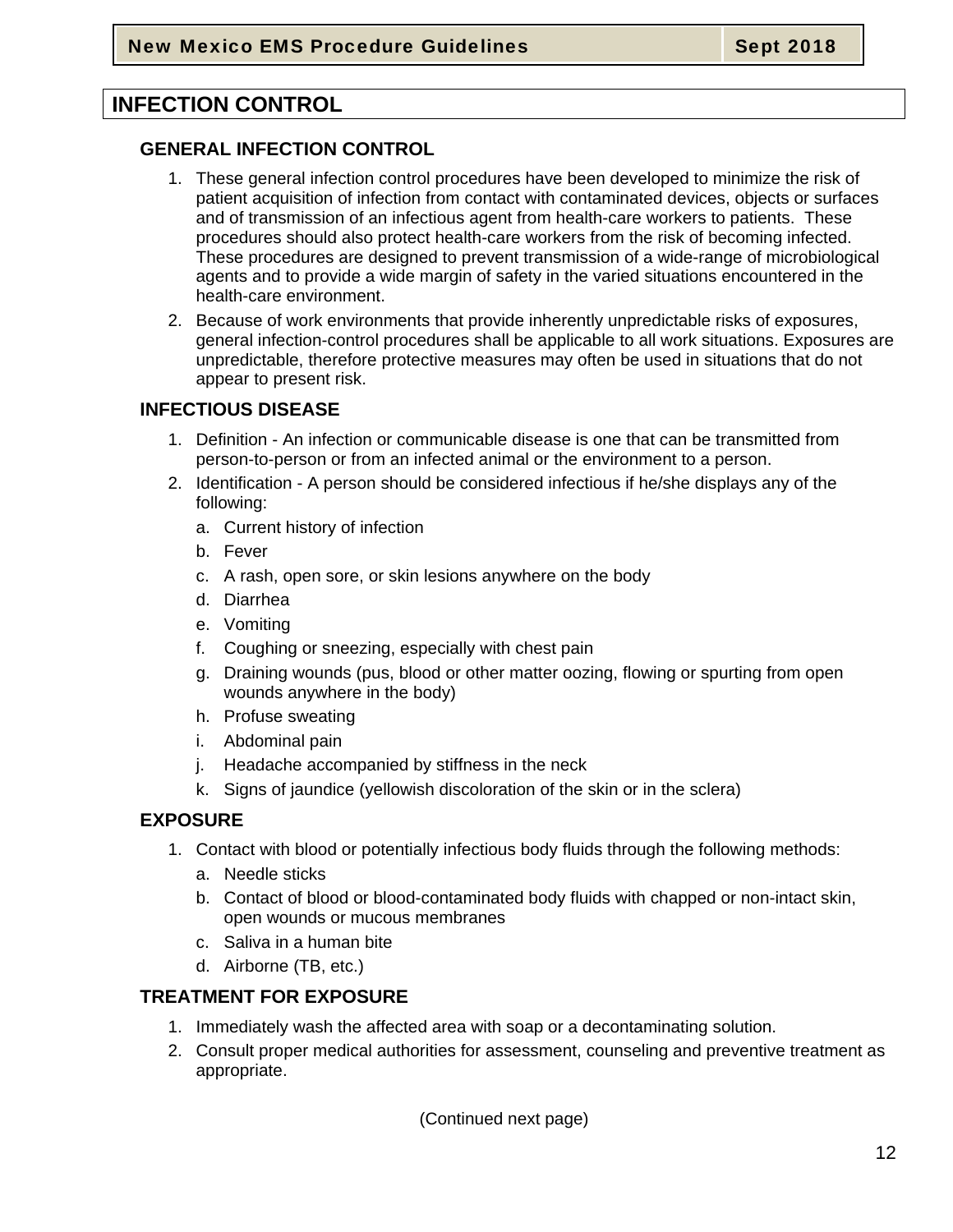## **TREATMENT FOR EXPOSURE (Cont.)**

3. Some types of exposure, for example human bites, require attention to prevent other types of infection.

## **REPORTING EXPOSURES**

- 1. Notify immediate supervisor.
- 2. Document the time and nature of exposure and submit an exposure report to your immediate supervisor as soon as possible after the incident.

## **PREVENTING EXPOSURES**

- 1. Hepatitis B vaccination (HBV) and post exposure follow-up.
	- a. General Policy
		- i. The employer must make available Hepatitis B vaccinations to all employees who have occupational exposure on an average of one or more times per month and post exposure follow-up for all employees with an occupational exposure incident.
		- ii. All medical evaluations and procedures must be performed under the supervision of a licensed physician, and an accredited laboratory will conduct all laboratory tests.
		- iii. All evaluations, procedures, vaccinations and post exposure management must be provided at a reasonable time and place, and according to standard recommendations for medical practice.
	- b. HBV Vaccination
		- i. HBV vaccination will be offered free of charge to all employees occupationally exposed on an average of one or more times per month to blood or other potentially infectious materials, unless the employee has a previous HBV vaccination or unless antibody testing has revealed that the employee is immune. If the employee initially declines HBV vaccination, but at a later date, while still covered under the standard and still employed by this employer decides to accept the HBV vaccine, the employer will provide the vaccine at that time. Should a booster dose(s) be recommended at a future date, under the same conditions listed above, such booster dose(s) will be provided, free of charge, according to standard recommendations for medical practice.
	- c. Following a report of an exposure incident, the employer must make available a confidential medical evaluation and follow-up, including at least the following elements:
		- i. Documentation of the route(s) of exposure, HBV and HIV antibody status of the source patient if known and the circumstances under which the exposure occurred.
		- ii. If the source patient can be determined and permission is obtained, collection of and testing of the source patient's blood to determine the presence of HIV or HBV infection.
		- iii. Collection of blood from the exposed employee as soon as possible after the exposure incident for the determination of HIV and/or HBV status. Actual antibody or antigen testing of the blood or serum sample may be done at that time or at a later date if the employee so requests.
		- iv. Follow-up of the exposed employee including antibody or antigen testing, counseling, illness reporting and safe, effective post-exposure prophylaxis according to standard recommendations for medical practice.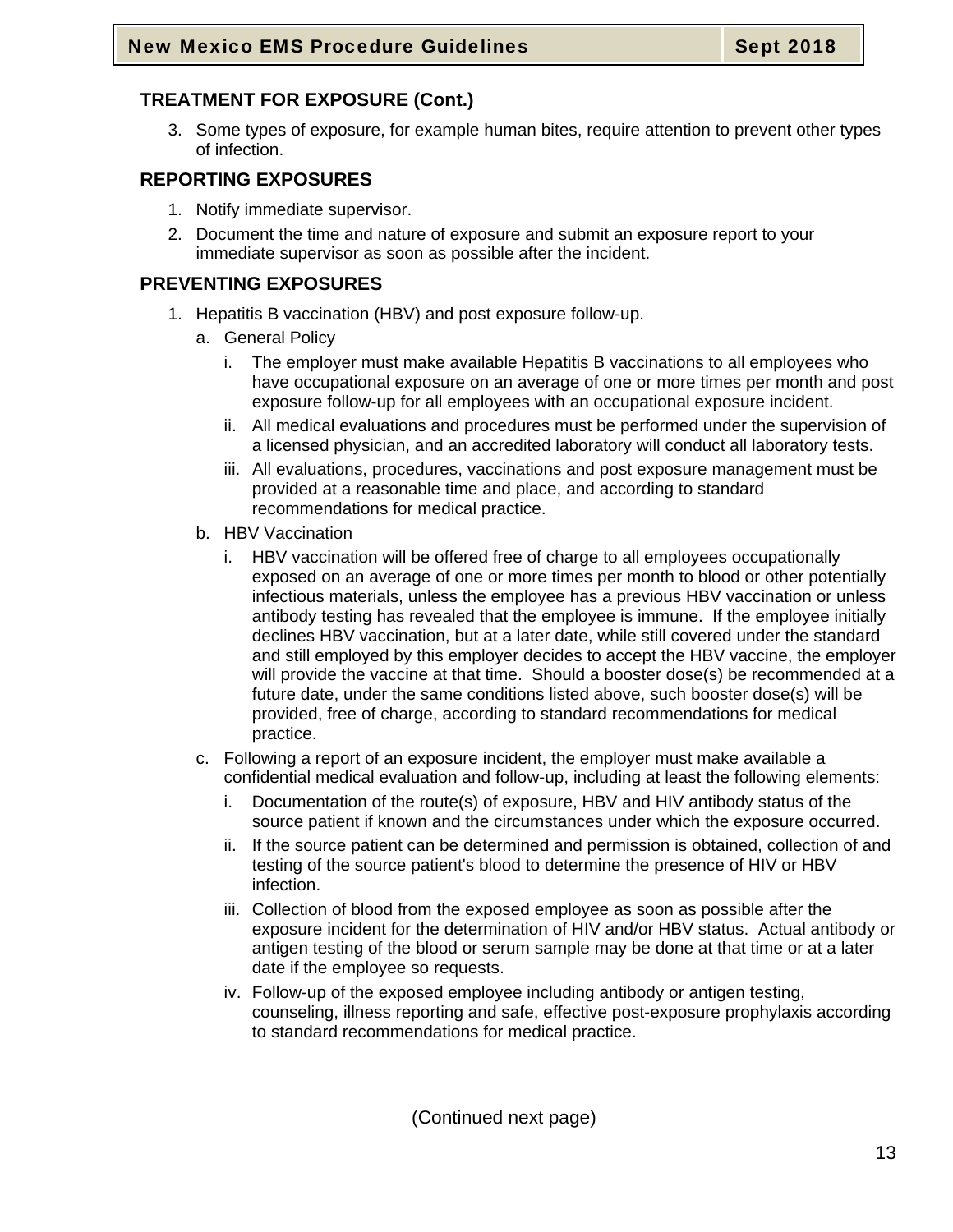## **PREVENTING EXPOSURES (Cont.)**

- d. For each evaluation under this section, the employer must obtain and provide the employee with a copy of the evaluating physician's written opinion, within 15 working days of the completion of the evaluation. The written opinion should be limited to the following information:
	- i. The physician's recommended limitations upon the employee's ability to receive Hepatitis B vaccination.
	- ii. A statement that the employee has been informed of the resulting medical evaluation and that the employee has been evaluated for any medical conditions resulting from exposure to blood or other potentially infectious materials which require further evaluation or treatment.
	- iii. Specific findings or diagnoses that are related to the employee's ability to receive HBV vaccination, and all findings and diagnoses must remain confidential.
- 2. Gloves
	- a. All personnel, prior to initiating any emergency patient care involving exposure to blood or other body fluids, must wear disposable gloves.
	- b. In situations where large amounts of blood or other body fluids are likely to be encountered, personnel must make sure that gloves fit tight at the wrist to prevent contamination. "Double gloving" should be considered.
	- c. When managing multiple patients during an incident, gloves should be changed and discarded between patient contacts, if time allows.
	- d. In situations involving glass or other sharp objects (e.g. automobile extrication), disposable gloves must be worn under heavy fire fighting or extrication gloves.
	- e. While wearing gloves, personnel must avoid handling personal items, such as combs and pens, that could become soiled or contaminated.
	- f. Gloves that have become contaminated with blood or other body fluids must be removed as soon as possible, taking care to avoid skin contact with the exterior surface. Contaminated gloves must be placed and transported in bags that prevent leakage and will be disposed of or, in the case of reusable gloves, cleaned and disinfected properly.
- 3. Masks eye-wear and gowns
	- a. Masks, eyewear and gowns must be present on all emergency vehicles that respond or potentially respond to medical emergencies or victim rescues.
	- b. These items must be used in accordance with the level of exposure encountered. In cases of massive bleeding, arterial bleeding or the possibility of splashes of blood or body fluids or airborne pathogens, masks and eyewear must be worn.
	- c. Gowns or aprons must be worn to protect clothing from splashes of blood or other body fluids. If large splashes or quantities of blood or other body fluids are present or anticipated, impervious gowns or aprons must be worn.
	- d. An extra change of work clothing must be available at all times.

## **RESUSCITATION**

- 1. During artificial ventilation, disposable airway equipment or equipment that can be cleaned and sterilized must be used. In multiple patient incidents, equipment that has become contaminated by use on one patient may not be used on other patients.
- 2. All disposable equipment must be properly disposed of and reusable equipment must be cleaned and disinfected after each use.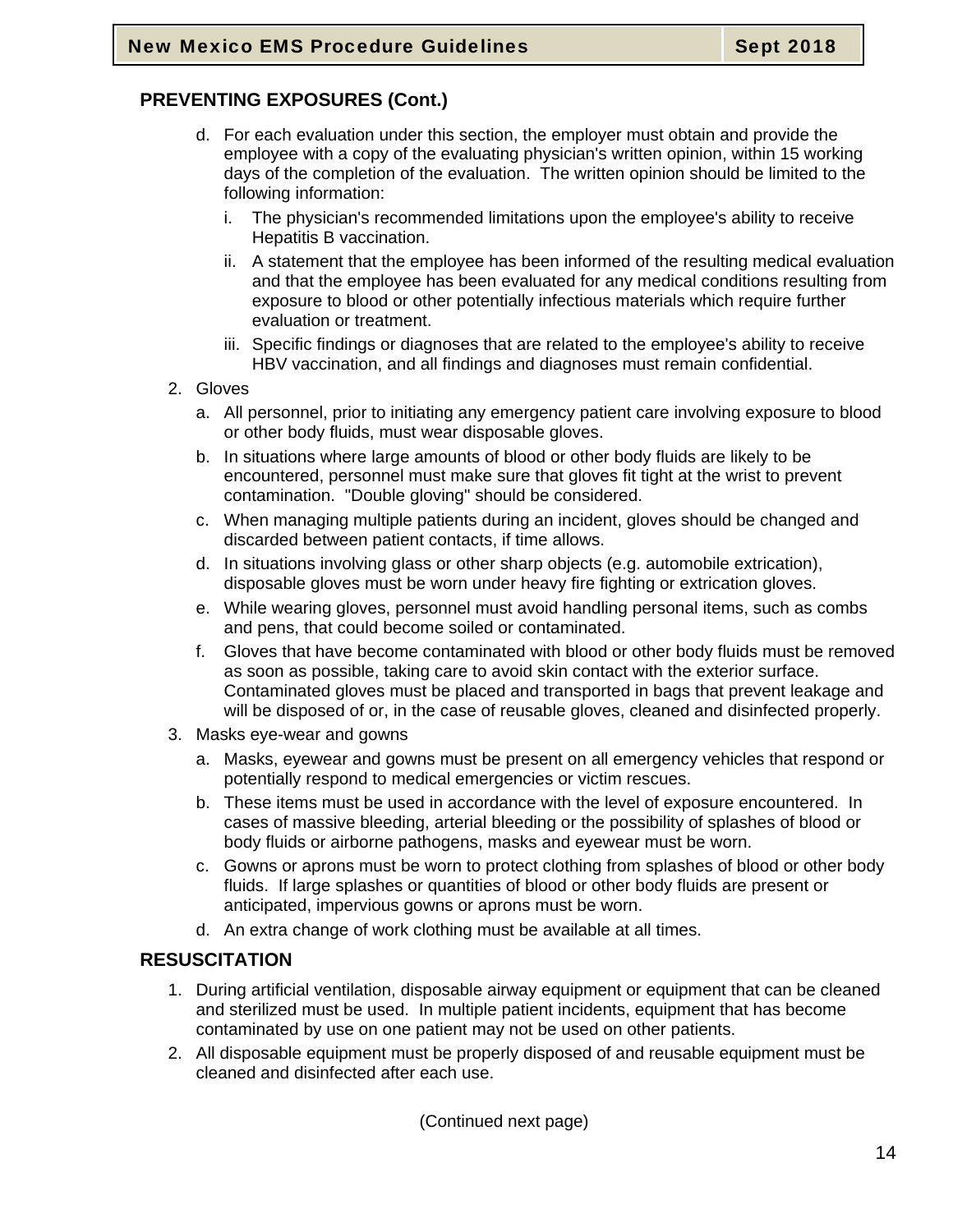### **RESUSCITATION (Cont)**

3. Ventilation devices (e.g. pocket masks, bag-valve masks, and positive pressure ventilators) must be available on all emergency vehicles and to all emergency response personnel that respond or potentially respond to medical emergencies or victim rescues.

## **DISINFECTION, DECONTAMINATION AND DISPOSAL**

- 1. Needles and sharps
	- a. All workers must take precautions to prevent injuries caused by needles, scalpel blades and other sharp instruments or devices during procedures or when cleaning used instruments.
	- b. Needles must not be recapped, purposely bent or broken by hand, removed from disposable syringes or otherwise manipulated by hand.
	- c. After they are used, disposable syringes and needles, scalpel blades and other sharp items must be placed in puncture-resistant containers for disposal.
	- d. The puncture-resistant containers must be located as close as practical to the use area.
	- e. Reusable needles must be left on the syringe body and must be placed in a punctureresistant container for transport to the reprocessing area.
- 2. Hand washing
	- a. Hands and other skin surfaces must be washed immediately and thoroughly if contaminated with blood, or other body fluids or other contaminated areas.
	- b. Hands must always be washed after gloves are removed, even if the gloves appear to be intact. Hand washing must be done using appropriate facilities, such as utility or rest room sinks.
	- c. Water-less antiseptic hand cleanser must be provided if hand washing facilities are not available.
- 3. Cleansing, disinfecting and sterilizing
	- a. Sterilization
		- i. Steam under pressure (autoclave), gas (ethylene oxide, dry heat, or immersion in an EPA - approved chemical "sterilant" for a prolonged period of time, (e.g. 6-10 hours or according to manufacturer's instructions).
	- b. High-Level Disinfecting
		- i. Hot water pasteurization (80-100 C) for 30 minutes or exposure to an EPA-registered "sterilant" chemical as above, except for a short exposure time (10-45 minutes or as directed by the manufacturer).
	- c. Environmental Disinfecting
		- i. Environmental surfaces, that have become soiled, must be cleaned and disinfected using any cleaner or disinfectant agent that is intended for environmental use. Such surfaces include floors, woodwork, ambulance seats, counter-tops, etc.
		- ii. Protective gloves, masks, and gowns must be used if appropriate.
		- iii. To assure the effectiveness of any sterilization or disinfecting process, equipment and instruments must first be thoroughly cleansed of all visible soil.
		- iv. All bins, pails, cans and similar receptacles intended for reuse which have a potential for becoming contaminated must be inspected cleaned and disinfected on a regularly scheduled basis and cleaned and disinfected immediately after use of or upon visible contamination.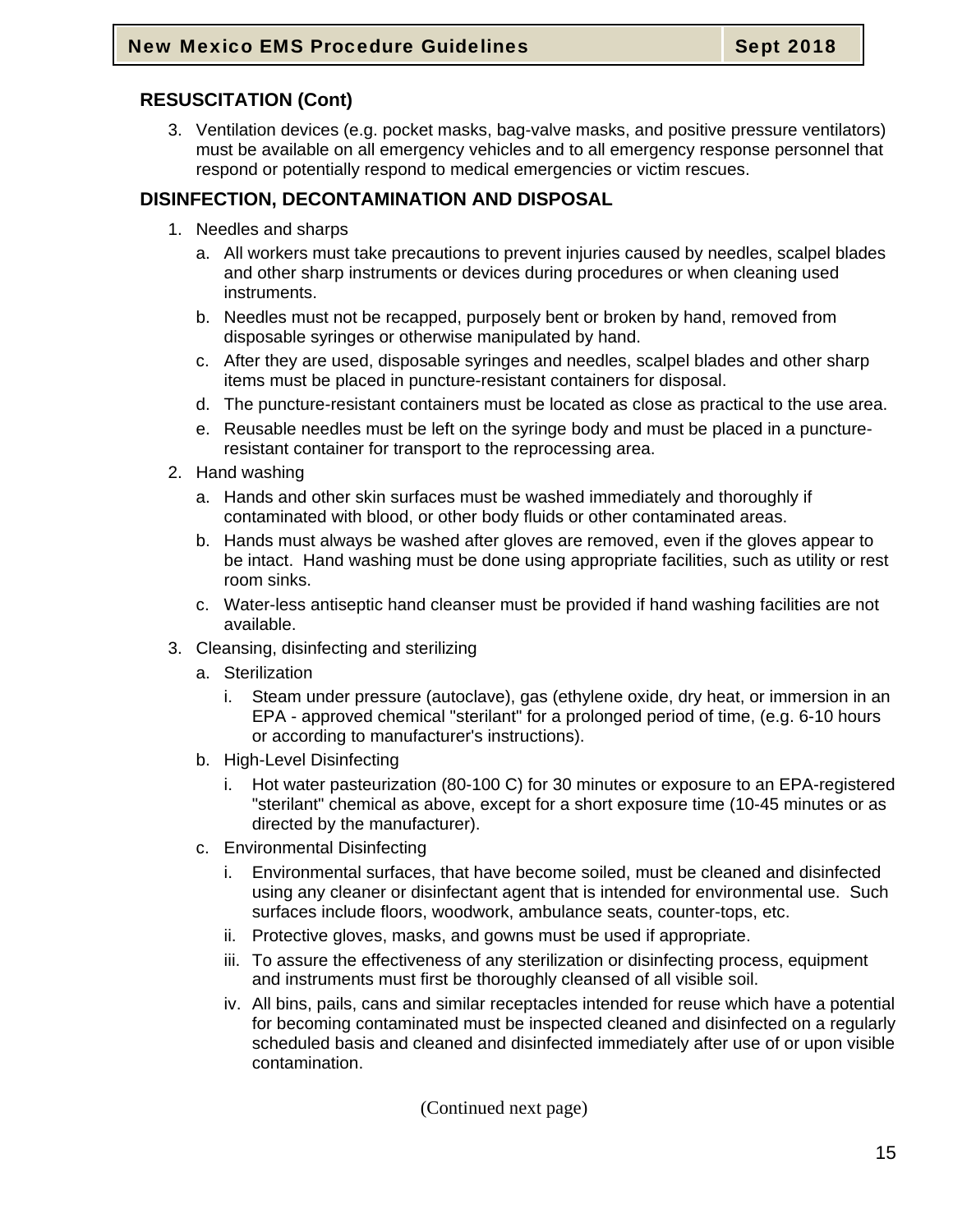### **DISINFECTION, DECONTAMINATION AND DISPOSAL (cont.)**

- v. Broken glassware, which may be contaminated, must not be picked up directly with the hands. It must be cleaned up using mechanical means such as a brush and dustpan, a vacuum cleaner, tongs, cotton swabs or forceps.
- d. Laundry and Uniforms
	- i. The employer must make laundry facilities and/or services routinely available.
	- ii. Soiled linen must be handled as little as possible and with minimum agitation to prevent gross microbial contamination of the air and or persons handling the linen.
	- iii. All soiled linen must be bagged at the location where it was used and if soiled with blood it must be transported in bags that prevent leakage.
	- iv. In general, all laundry (linens, pillowcases, blankets, towels, etc.) must be left at a designated location for service.
	- v. All work clothing contaminated with blood or other body fluids must be placed and transported in bags or containers that prevent leakage. Personnel involved in the bagging, transport and laundering of contaminated clothing must wear gloves. Protective clothing and uniforms must be washed and dried according to the manufacturer's instructions. Boots and leather goods may be brush-scrubbed with soap and hot water to remove contamination.

## **INFECTIOUS WASTE**

- 1. The relative risk of disease transmission and application of local regulations determine the selection of procedures for disposal of infectious waste. Infectious waste must be either incinerated or must be decontaminated before disposal in a sanitary landfill. Bulk blood, suctioned fluids, excretions and secretions may be carefully poured down a drain connected to a sanitary sewer, where permitted.
- 2. Prior to the removal of protective equipment, personnel remaining on the scene after the patient has been cared for must carefully search for and remove contaminated materials. Debris must be disposed of as noted above.

### **TRAINING**

- 1. All personnel must attend a training session on prevention and spread of infectious disease each year. As part of the training, employees will receive:
	- a. Information as to the location of the written Infection Control Plan as well as any applicable OSHA standards.
	- b. A general explanation of the epidemiology and symptoms of bloodborne diseases
	- c. An explanation of the modes of transmission of bloodborne pathogens
	- d. An explanation of the Infection Control Plan
	- e. An explanation of the appropriate methods for recognizing tasks and activities that may involve exposure to blood and other potentially infectious materials
	- f. An explanation of the use and limitations of practices that will prevent or reduce exposure including appropriate engineering controls, work practices and personal protective equipment.
	- g. An explanation of the basis for selection of personal protective equipment
	- h. Information on the Hepatitis B vaccine, including information on its efficacy, safety and benefits of being vaccinated
	- i. Information on the appropriate actions to take, and persons to contact in the event of an emergency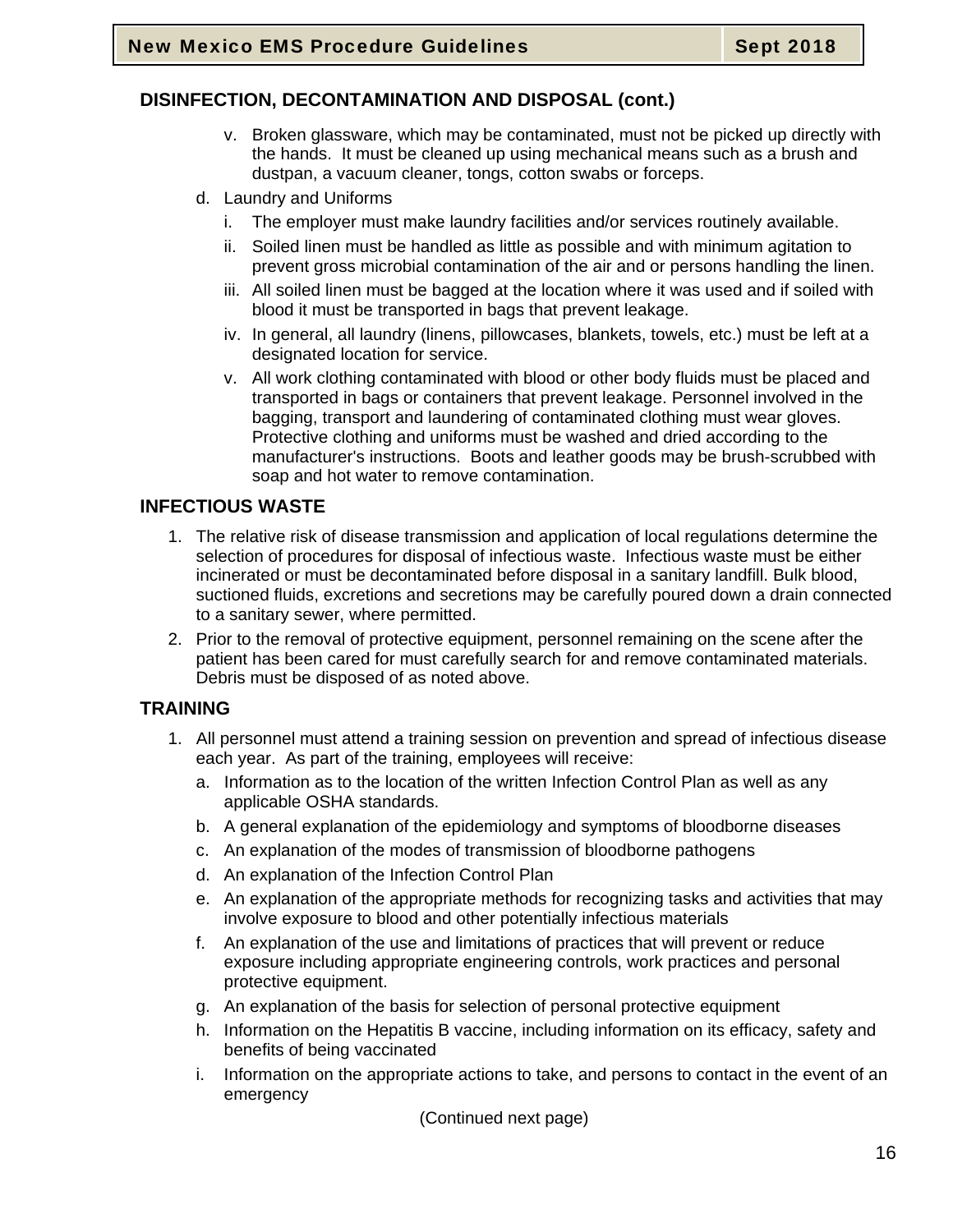## **TRAINING (Cont.)**

j. An explanation of the procedures to follow if an exposure incident occurs including the method of reporting the incident and the medical follow-up that will be made available

## **ADHERENCE TO INFECTION CONTROL POLICIES**

1. All personnel must comply with all infection control policies set forth by this service, and will be subject to disciplinary action for failure to do so.

## **RECORD KEEPING**

- 1. Medical Records
	- a. The employer must establish and maintain an accurate record for each employee.
	- b. This record must include:
		- i. The name and social security number of the employee
		- ii. A copy of the employee's hepatitis B vaccination records and medical records relative to the employee's ability to receive vaccination or the circumstances of an exposure incident.
		- iii. A copy of all results of physical examinations, medical testing and follow-up procedures as they relate to the employee's ability to receive vaccination or to post exposure evaluation following an exposure incident.
		- iv. The employer's copy of the physician's opinion
		- v. A copy of the information provided to the physician.
	- a. The employer must assure that employee medical records are kept confidential and are not disclosed or reported to any person within or outside the workplace.
	- b. The employer must maintain this record for at least the duration of employment plus 30 years in accordance with "29 CFR 1910.20 Access to Employee Exposure and Medical Records".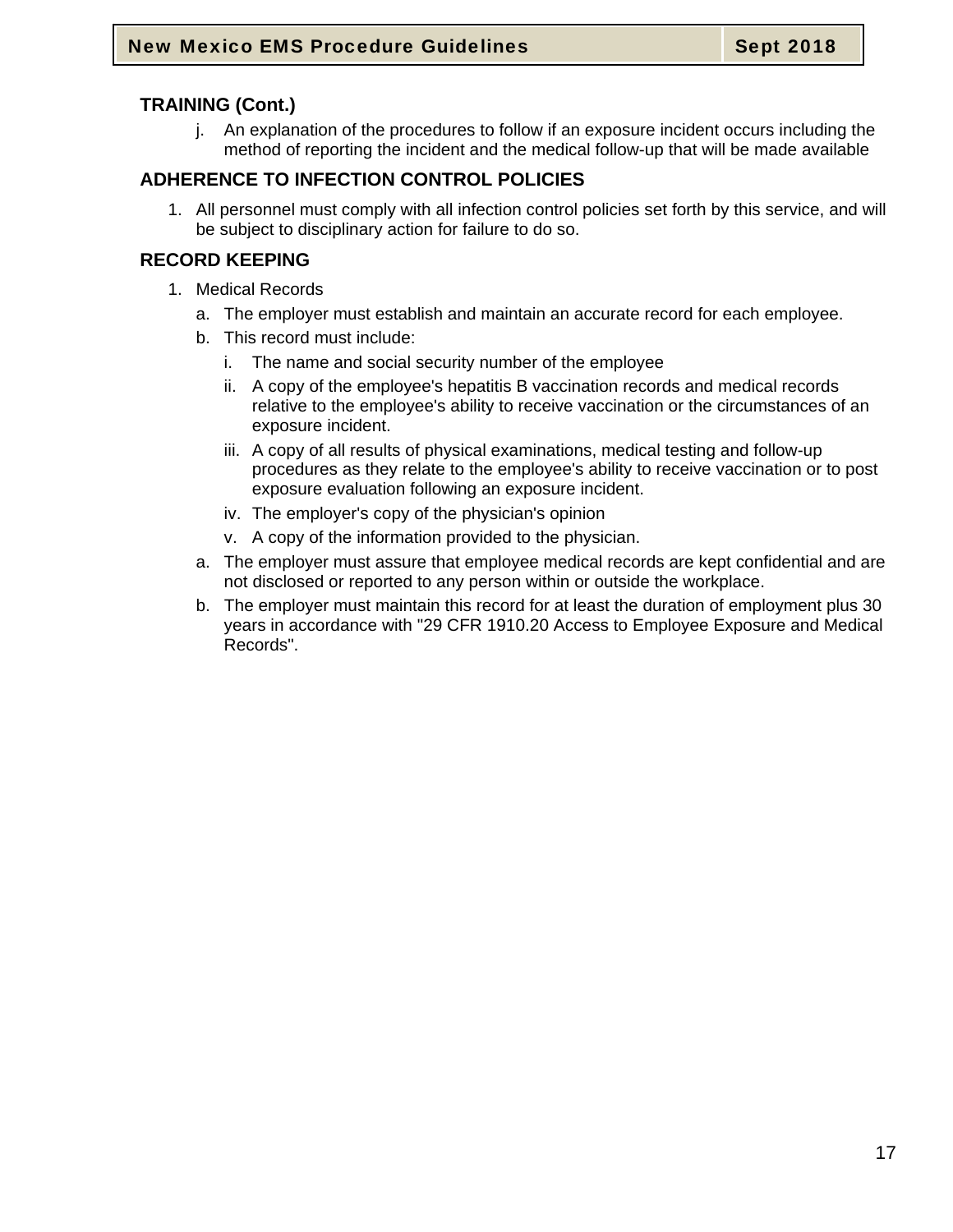# **PERSONNEL REQUIREMENTS**

### **MINIMAL QUALIFICATIONS**

- 1. Successfully complete a recognized training course from an approved EMS training institution;
- 2. Possess a valid course completion certificate, and accomplish all state licensure examination application requirements;
- 3. Applicants shall meet all established requirements for initial licensing as identified by the current EMS licensure regulations. A copy of these regulations is available through the EMS bureau;
- 4. Generally, the knowledge and skills required demonstrate the need for a high school education or equivalent;
- 5. Ability to communicate verbally; via telephone and radio equipment;
- 6. Ability to lift, carry, and balance up to 125 pounds (250 pounds with assistance);
- 7. Ability to interpret written, oral, and diagnostic form instructions;
- 8. Ability to use good judgment and to remain calm in high-stress situations;
- 9. Ability to work effectively in an environment with loud noises and flashing lights;
- 10. Ability to function efficiently throughout an entire work shift;
- 11. Ability to calculate weight and volume ratios and read small English print, both under life threatening time constraints;
- 12. Ability to read and understand English language manuals and road maps;
- 13. Accurately discern street signs and address numbers;
- 14. Ability to interview patient, family members, and bystanders;
- 15. Ability to document, in writing, all relevant information in a prescribed format;
- 16. Ability to converse orally and in written form in English with coworkers and hospital staff as to status of patient;
- 17. Good manual dexterity, with ability to perform all tasks related to the highest quality of patient care;
- 18. Ability to assume a variety of postural positions to carry out emergency and non-emergency patient care, including light extrication; from crawling, kneeling, squatting, twisting, turning, bending, to climbing stairs and ladders, and the ability to withstand varied environmental conditions such as extreme heat, cold, and moisture; and
- 19. Ability to work in low light, confined spaces and other dangerous environments.

### **COMPETENCY AREAS**

- 1. **Licensed EMS First Responder (EMFR)**: Must demonstrate competency handling emergencies utilizing all basic life support equipment and skills in accordance with all behavioral objectives of the approved New Mexico curriculum of first responder, to include the ability to demonstrate competency for all skills and procedures currently approved for the first responder, as identified by the current scope of practice document.
- 2. **Emergency Medical Technician-Basic (EMT-B)**: Must demonstrate competency handling emergencies utilizing all basic life support equipment and skills in accordance with all behavioral objectives of the approved New Mexico curriculum of EMT-basic, and to include the ability to demonstrate competency for all skills and procedures currently approved for the EMT-basic, as identified by the current scope of practice document.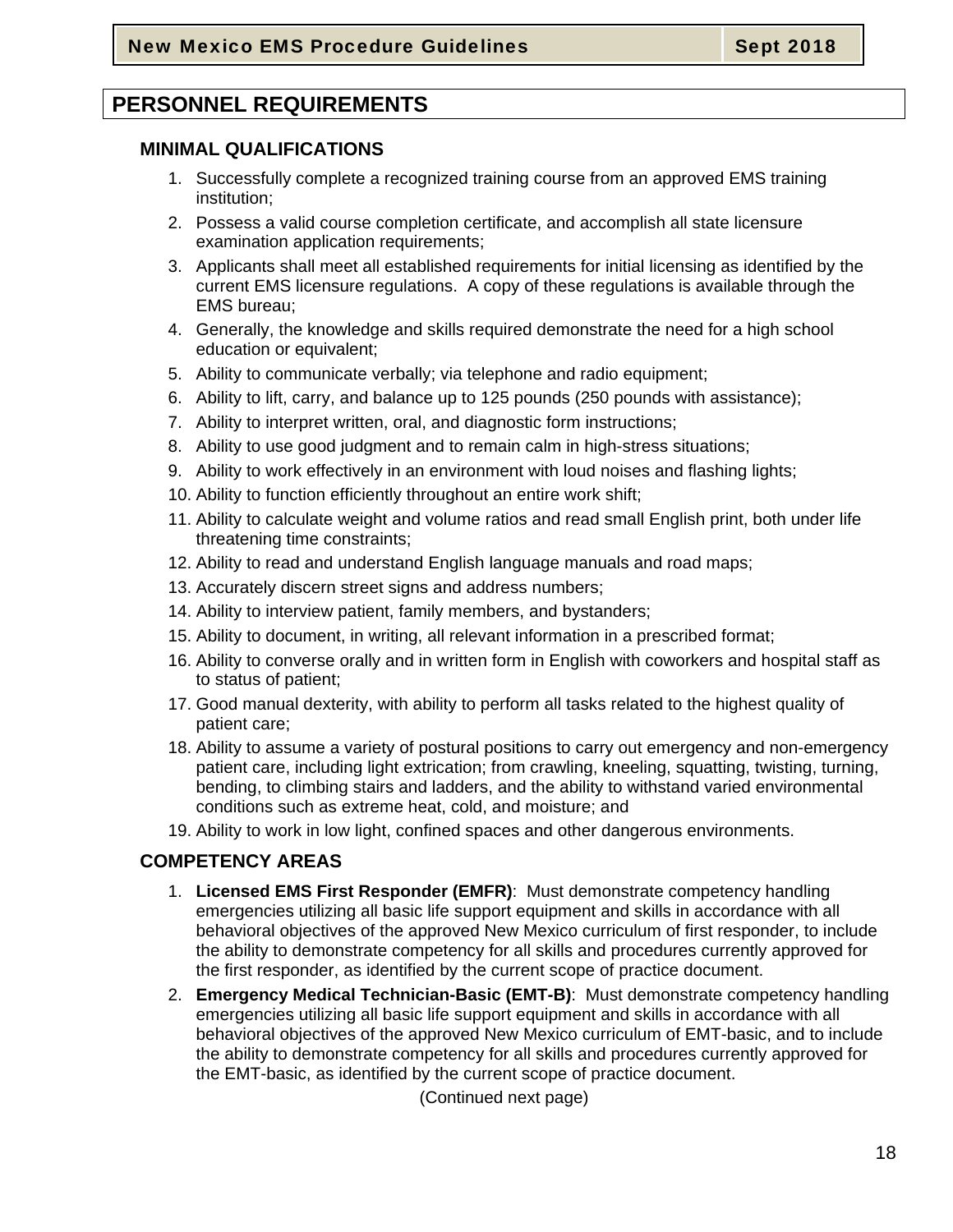## **COMPETENCY AREAS (Cont)**

- 3. **Emergency Medical Technician-Intermediate (EMT-I)**: Must demonstrate competency handling emergencies utilizing all basic life support and intermediate life support equipment and skills in accordance with all behavioral objectives of the approved New Mexico curriculum of EMT-intermediate, and to include the ability to demonstrate competency for all skills and procedures currently approved for the EMT-intermediate, as identified by the current scope of practice document.
- 4. **Emergency Medical Technician-Paramedic (EMT-P)**: Must demonstrate competency handling emergencies utilizing all basic life support and advanced life support equipment and skills in accordance with all behavioral objectives of an approved New Mexico curriculum of EMT-paramedic, and to include the ability to demonstrate competency for all skills and procedures currently approved for the EMT-paramedic, as identified by the current scope of practice document.

## **DESCRIPTION OF TASKS FOR ALL EMS LEVELS**

- 1. Receives call from dispatcher, responds verbally to emergency calls, reads maps, may drive emergency vehicle to emergency site, uses most expeditious route, and observes traffic ordinances and regulations.
- 2. May use equipment and other devices and procedures as authorized by level of licensure and scope of practice.
- 3. Assists in lifting, carrying, and transporting patient to an ambulance and to a medical facility.
- 4. Reassures patients and bystanders and searches for medical identification emblem to aid in care.
- 5. Extricates patient from entrapment, assesses extent of injury, uses prescribed techniques and appliances, radio dispatcher for additional assistance or services, provides light rescue service if required and trained, provides additional emergency care following service established protocols.
- 6. Complies with regulations in handling deceased, notifies authorities, arranges for protection of property and evidence at scene.
- 7. Determines appropriate facility to which patient will be transported, report nature and extent of injuries or illness to the facility, asks for direction from hospital physician or emergency department staff.
- 8. Observes patient in route and administers care as directed by physician or serviceestablished protocols.
- 9. Identifies diagnostic signs that require communication with facility.
- 10. Assists in removing patient/s from ambulance and into emergency facility.
- 11. Reports verbally, and in writing, observations about and care of patient at the scene, enroute to facility, and to the receiving facility.
- 12. Provides assistance to emergency department staff as required.
- 13. Replaces supplies, sends used supplies for sterilization, checks all equipment for future readiness, maintains ambulance in operable condition, ensures ambulance cleanliness and orderliness of equipment and supplies, decontaminates vehicle interior, determines vehicle readiness by checking oil, gas, water in battery and radiator, and tire pressure, maintains familiarity with all specialized equipment.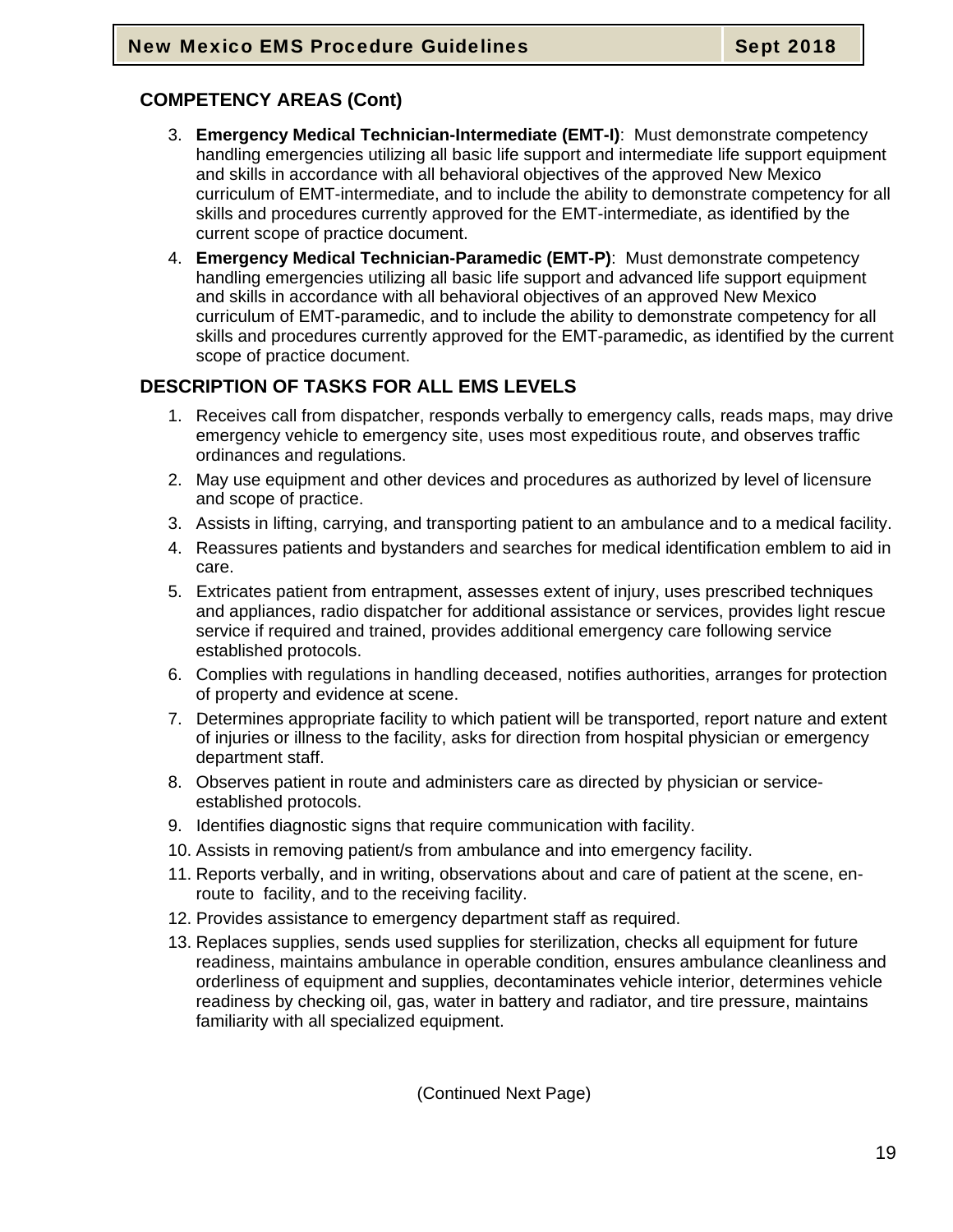## **COMPETENCY AREAS (Cont)**

## **CRIMINAL HISTORY BACKGROUND SCREENING**

- 1. The EMS Bureau is authorized to obtain the criminal history records of applicants and licensees and to exchange fingerprint data directly with the federal bureau of investigation, the department of public safety and any other law enforcement agency or organization. The Bureau requires fingerprinting of applicants and licensees for the purposes of this section. The purpose of the process includes:
	- a. criminal history background checks for applicants and licensees;
	- b. identify the information from a criminal history background check that may form the basis of a denial, suspension or revocation of licensure or any other disciplinary action
	- c. otherwise carry out the provisions of this section.
- 2. The Bureau must comply with applicable confidentiality requirements of the department of public safety and the federal bureau of investigation regarding the dissemination of criminal history background check information.
- 3. An applicant or licensee whose license is denied, suspended or revoked, or who is otherwise disciplined based on information obtained in a criminal history background check, is entitled to review the information obtained pursuant to this section and to appeal the decision pursuant to the Uniform Licensing Act [61‐1‐1 through 61‐1‐31 NMSA 1978].
- 4. The applicant or licensee will bear any costs associated with ordering or conducting criminal history background checks.
- 5. The provisions of the Criminal Offender Employment Act [28‐2‐1 through 28‐2‐6 NMSA 1978] will govern any consideration of criminal history records required or permitted by the Emergency Medical Services Act.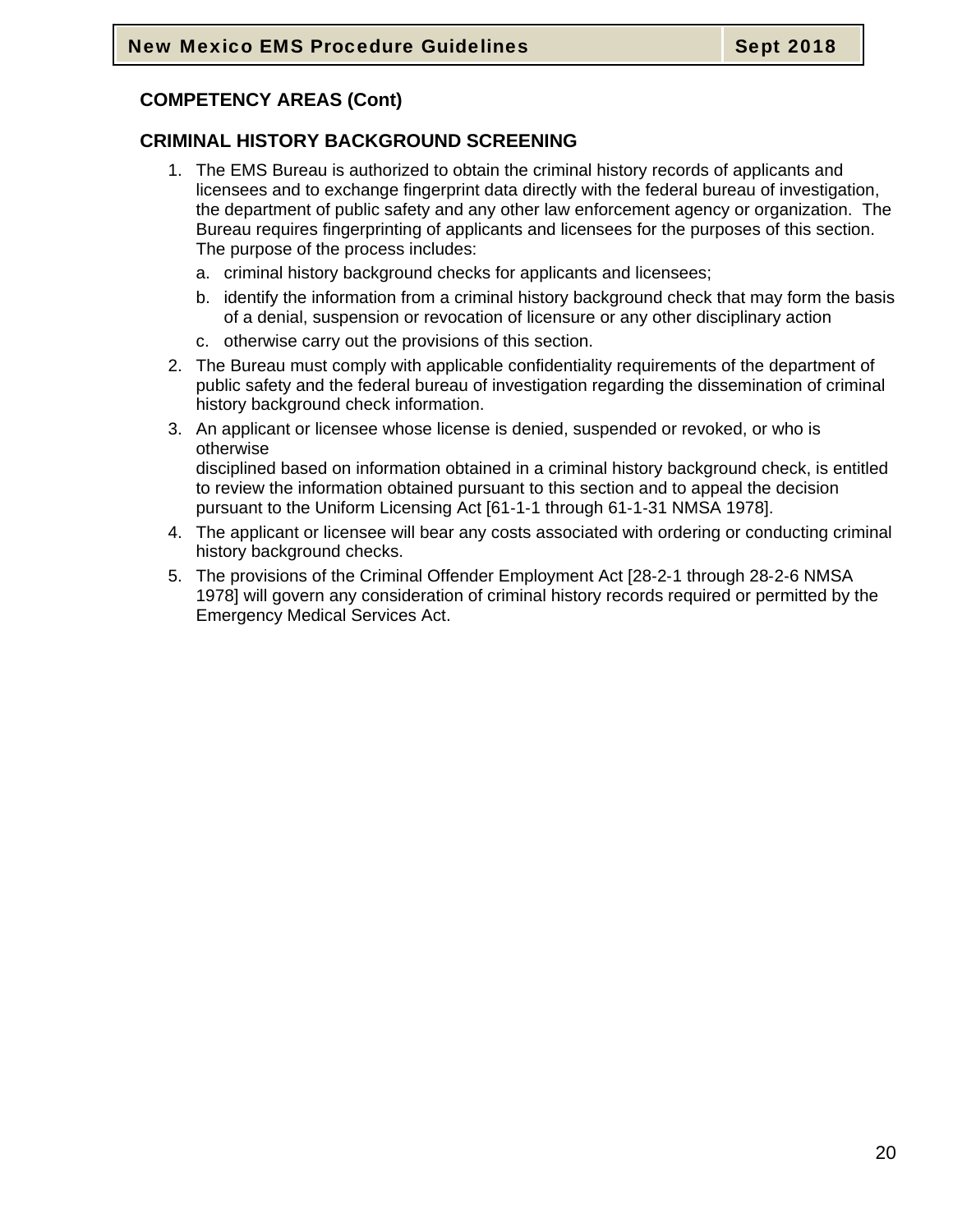# **QUALITY ASSURANCE**

1. The ambulance service must have a written Quality Assurance (QA) program.

All EMS responses will have a corresponding NM EMS Service Report or the equivalent completed and delivered to the receiving medical facility upon delivery of the patient to the hospital. In the event the unit is dispatched on another call, the patient care record must be delivered as soon as possible after that call, but not later than the end of a shift or twenty-four (24) hours after the transportation and treatment of the patient. The minimum patient information required upon patient delivery to the destination facility includes:

- a. ambulance unit number, EMT name and level of licensure
- b. patient age and sex
- c. patient's chief complaint or EMT's primary impression
- d. a brief history of the present illness, including scene assessment and mechanism of injury
- e. major past illnesses
- f. patient's mental status
- g. patient's baseline vital signs
- h. pertinent findings of the physical examination
- i. description of emergency medical care that has been provided for the patient, including that provided by any first response units
- j. the patient's response to the emergency medical care received.
- 2. A designated member or committee and/or the system Medical Director must review these reports at least quarterly to determine whether appropriate medical care is being provided.
- 3. The Medical Director, or designee, must document the steps taken during the review. Subsequent reviews must include an evaluation of whether appropriate follow-up has been accomplished. Receiving hospitals and other EMS agencies within the patient catchment area should be invited to participate in these reviews when appropriate;
- 4. Standards that will be evaluated during QA activities are:
	- a. Appropriate medical assessments.
	- b. Compliance with service protocol
	- c. Appropriate medical control
	- d. Treatment in compliance with the New Mexico Scope of Practice
- 5. The Medical Director and/or a designee will address problems and discuss any necessary training and counseling.
- 6. A written report of any disciplinary action and suggested solutions will be provided to personnel involved with the run, if applicable.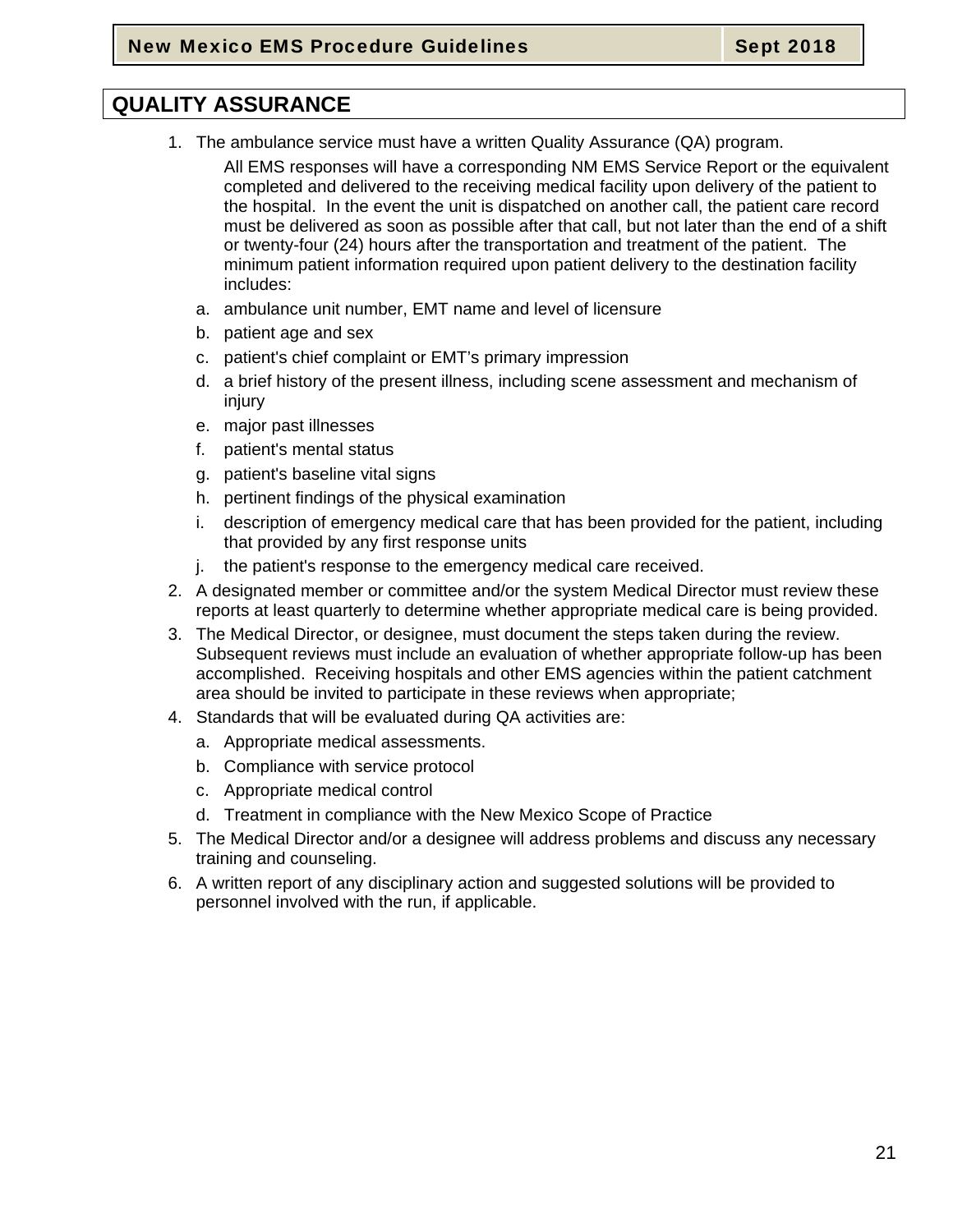## **PATIENT CONFIDENTIALITY**

#### **PROVIDER/PATIENT RELATIONSHIP**

- 1. Information obtained during an incident that pertains to statements or observations made regarding the patient's appearance, chief complaint, physical assessment, symptoms or treatment is considered privileged patient information.
- 2. Personnel involved in incidents, or who receive information pertaining to patient(s) must avoid making any comments or entering into conversations regarding details of the patient's condition.
- 3. Personnel must refrain from making comments or statements that may be considered slanderous or a defamation of character.
- 4. Personnel must avoid comments that may be considered libel or a defamation of character when preparing written documents regarding an incident
- 5. The Service Director or his designee must approve all requests for information, written or verbal, regarding an incident.

### **HIPAA ( Health Insurance Portability and Accountability Act)**

1. This Privacy Rule was enacted to assure that individuals' health information is properly protected while allowing the flow of health information needed to provide and promote high quality health care and to protect the public's health and well being. The Rule strikes a balance that permits important uses of information, while protecting the privacy of people who seek care and healing. A complete description of the rule can be found at

http://www.hhs.gov/ocr/privacy/hipaa/understanding/summary/index.html

- 2. Protected Information includes all "individually identifiable health information" held or transmitted by a covered entity or its business associate, in any form or media, whether electronic, paper, or oral. The Privacy Rule calls this information "protected health information" (PHI).
- 3. Individually identifiable health information is information, including demographic data, that relates to:
	- a. the individual's past, present or future physical or mental health or condition,
	- b. the provision of health care to the individual, or
	- c. the past, present, or future payment for the provision of health care to the individual, and that identifies the individual or for which there is a reasonable basis to believe it can be used to identify the individual. Individually identifiable health information includes many common identifiers (e.g., name, address, birth date, Social Security Number).
- 4. The Privacy Rule excludes from protected health information employment records that a covered entity maintains in its capacity as an employer and education and certain other records subject to, or defined in, the Family Educational Rights and Privacy Act, 20 U.S.C. §1232g.
- 5. There are no restrictions on the use or disclosure of de-identified health information. Deidentified health information neither identifies nor provides a reasonable basis to identify an individual. There are two ways to de-identify information; either: (1) a formal determination by a qualified statistician; or (2) the removal of specified identifiers of the individual and of the individual's relatives, household members, and employers is required, and is adequate only if the covered entity has no actual knowledge that the remaining information could be used to identify the individual.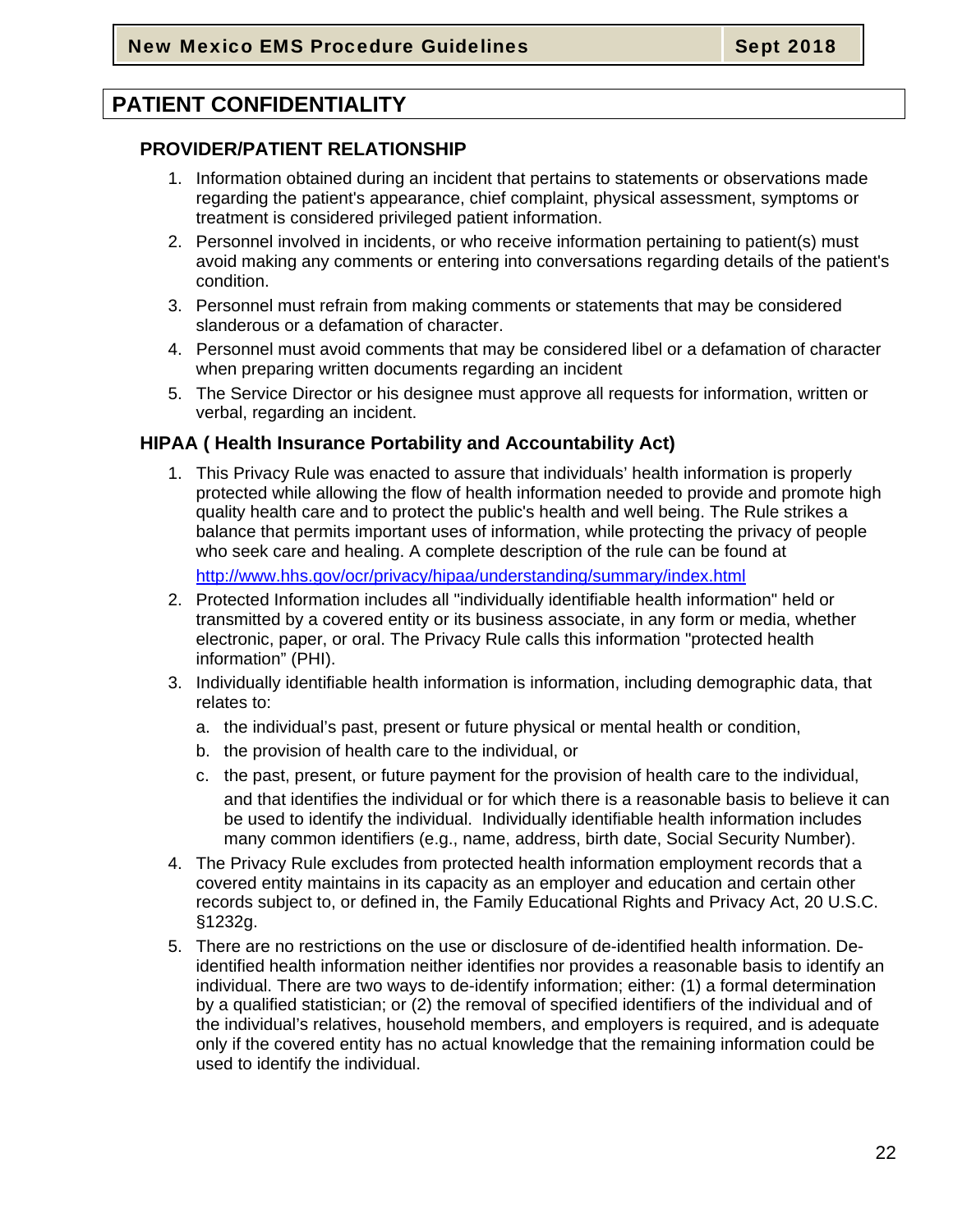## **RECORD KEEPING**

#### **EMS SERVICE REPORT**

- 1. It is required by the PRC that ambulance services complete a patient run report for each patient contacted during an emergency response or inter-facility transport; the minimum data elements from these reports, as identified by the EMS bureau, shall be compiled to the extent possible and submitted to the pre- hospital data collection system at the EMS bureau as prescribed in 7.27.4 NMAC, Emergency Medical Services Fund Act;
- 2. Minimum patient information required upon patient delivery to the destination facility, pursuant to ambulance service protocol, an ambulance service shall communicate, electronically or in writing, clinical patient information to the intercepting ambulance or receiving facility at the time of patient transfer or delivery, if available:
	- a. Ambulance unit number, EMT name and level of licensure;
	- b. Patient age and sex;
	- c. Patient's chief complaint or EMT's primary impression;
	- d. A brief history of the present illness, including scene assessment and mechanism of injury;
	- e. Major past illnesses;
	- f. Patient's mental status;
	- g. Patient's baseline vital signs;
	- h. Pertinent findings of the physical examination;
	- i. Description of emergency medical care that has been provided for the patient, including that provided by any first response units; and
	- j. The patient's response to the emergency medical care received.
- 3. An ambulance service shall deliver an electronic or written copy of the completed prehospital patient care record to the receiving facility emergency department for inclusion in the patient's permanent medical record upon delivery of the patient to the hospital; in the event the unit is dispatched on another call, the patient care record shall be delivered as soon as possible after that call, but not later than the end of a shift or twenty four (24) hours after the transportation and treatment of the patient;
- 4. Incidents that require a detailed run report include, but are not limited to:
	- a. EMS incidents
	- b. Standbys
	- c. Mutual aid
	- d. Canceled runs (if the unit clears the station)
	- e. Refusal of service

#### **SERVICE RECORDS**

- 1. All ambulance and medical rescue services are required to maintain accurate and separate records of its services in New Mexico, including but not limited to:
	- a. driver records including current licenses, history of DOT physical examinations or physician certifications, and emergency vehicle operator training history;
	- b. EMS personnel licensure;
	- c. statement of employment or volunteer status, including employment start and stop dates;
	- d. records of equipment, such as reports, repair and maintenance records, equipment lists, vehicle titles, and registration certificates;